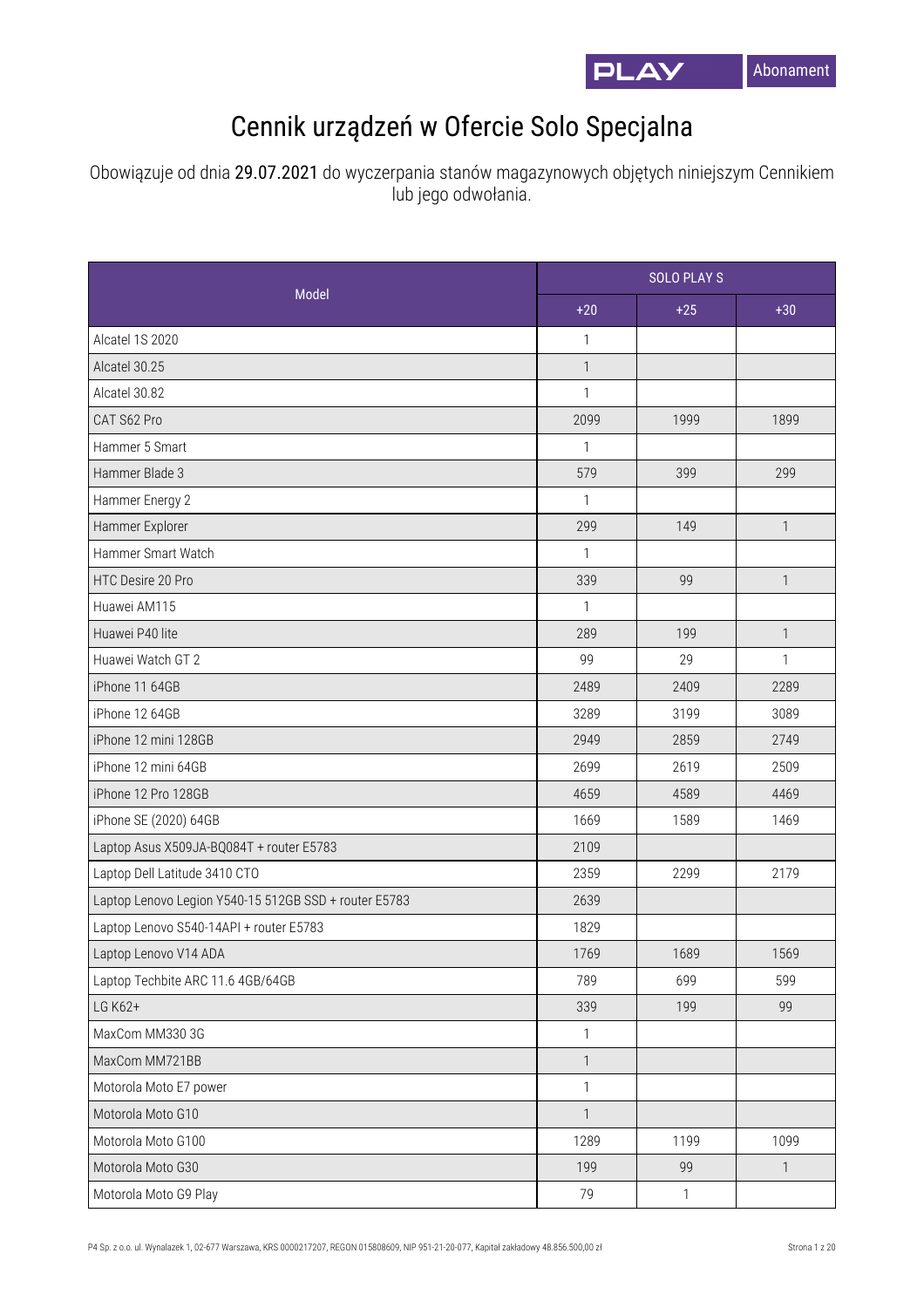

| Model                                        |                           | <b>SOLO PLAY S</b>       |              |  |
|----------------------------------------------|---------------------------|--------------------------|--------------|--|
|                                              | $+20$                     | $+25$                    | $+30$        |  |
| Motorola Moto G9 Power                       | 289                       | 99                       | $\mathbf{1}$ |  |
| Nokia 2720 Flip                              | 1                         |                          |              |  |
| Nokia 3.4                                    | $\mathbf{1}$              |                          |              |  |
| Nokia 6300 4G                                | $\mathbf{1}$              |                          |              |  |
| Oppo A15s                                    | 59                        | $\overline{\phantom{a}}$ |              |  |
| Oppo A53 128GB                               | 199                       | 119                      | $\mathbf{1}$ |  |
| Oppo Reno4 Lite                              | 429                       | 299                      | 199          |  |
| Oppo Reno5                                   | 1249                      | 1169                     | 1049         |  |
| Oppo Reno5 Lite                              | 719                       | 639                      | 529          |  |
| Oppo Reno5 Z                                 | 949                       | 869                      | 759          |  |
| Realme <sub>7</sub>                          | 259                       | 99                       | $\mathbf{1}$ |  |
| Realme 7 Pro                                 | 729                       | 499                      | 399          |  |
| Realme 7i                                    | 139                       | 49                       | $\mathbf{1}$ |  |
| Realme 8                                     | 439                       | 299                      | 99           |  |
| Realme 8 PRO                                 | 729                       | 649                      | 529          |  |
| Samsung Galaxy A02s                          | 139                       | 49                       | 1            |  |
| Samsung Galaxy A12                           | $\mathbf{1}$              |                          |              |  |
| Samsung Galaxy A21s                          | 249                       | 169                      | 49           |  |
| Samsung Galaxy A22                           | 429                       | 349                      | 229          |  |
| Samsung Galaxy A22 5G                        | 539                       | 459                      | 339          |  |
| Samsung Galaxy A32                           | 629                       | 549                      | 439          |  |
| Samsung Galaxy A32 5G                        | 599                       | 519                      | 399          |  |
| Samsung Galaxy A41                           | 429                       | 299                      | 199          |  |
| Samsung Galaxy A51                           | 629                       | 549                      | 439          |  |
| Samsung Galaxy A52                           | 949                       | 869                      | 749          |  |
| Samsung Galaxy A71                           | 849                       | 769                      | 649          |  |
| Samsung Galaxy A72                           | 1529                      | 1449                     | 1339         |  |
| Samsung Galaxy Buds+                         | $\ensuremath{\mathsf{1}}$ |                          |              |  |
| Samsung Galaxy Fit 2                         | $\mathbf{1}$              |                          |              |  |
| Samsung Galaxy Note 20 Ultra 5G              | 4319                      | 4239                     | 4129         |  |
| Samsung Galaxy S20 FE 5G                     | 1919                      | 1839                     | 1719         |  |
| Samsung Galaxy S21                           | 2899                      | 2819                     | 2699         |  |
| Samsung Galaxy S21 256GB                     | 3099                      | 3019                     | 2899         |  |
| Samsung Galaxy S21+                          | 3799                      | 3719                     | 3599         |  |
| Samsung Galaxy Watch Active2 40 mm Aluminium | 189                       | 99                       | $\mathbf{1}$ |  |
| Samsung Galaxy Watch Active2 44 mm Aluminium | 189                       | 99                       | $\mathbf{1}$ |  |
| Samsung Galaxy Xcover 5                      | 629                       | 549                      | 429          |  |
| Sony PlayStation 5                           | 2519                      | 2429                     | 2319         |  |
| Sony PlayStation Plus 365 dni                | $\mathbf{1}$              |                          |              |  |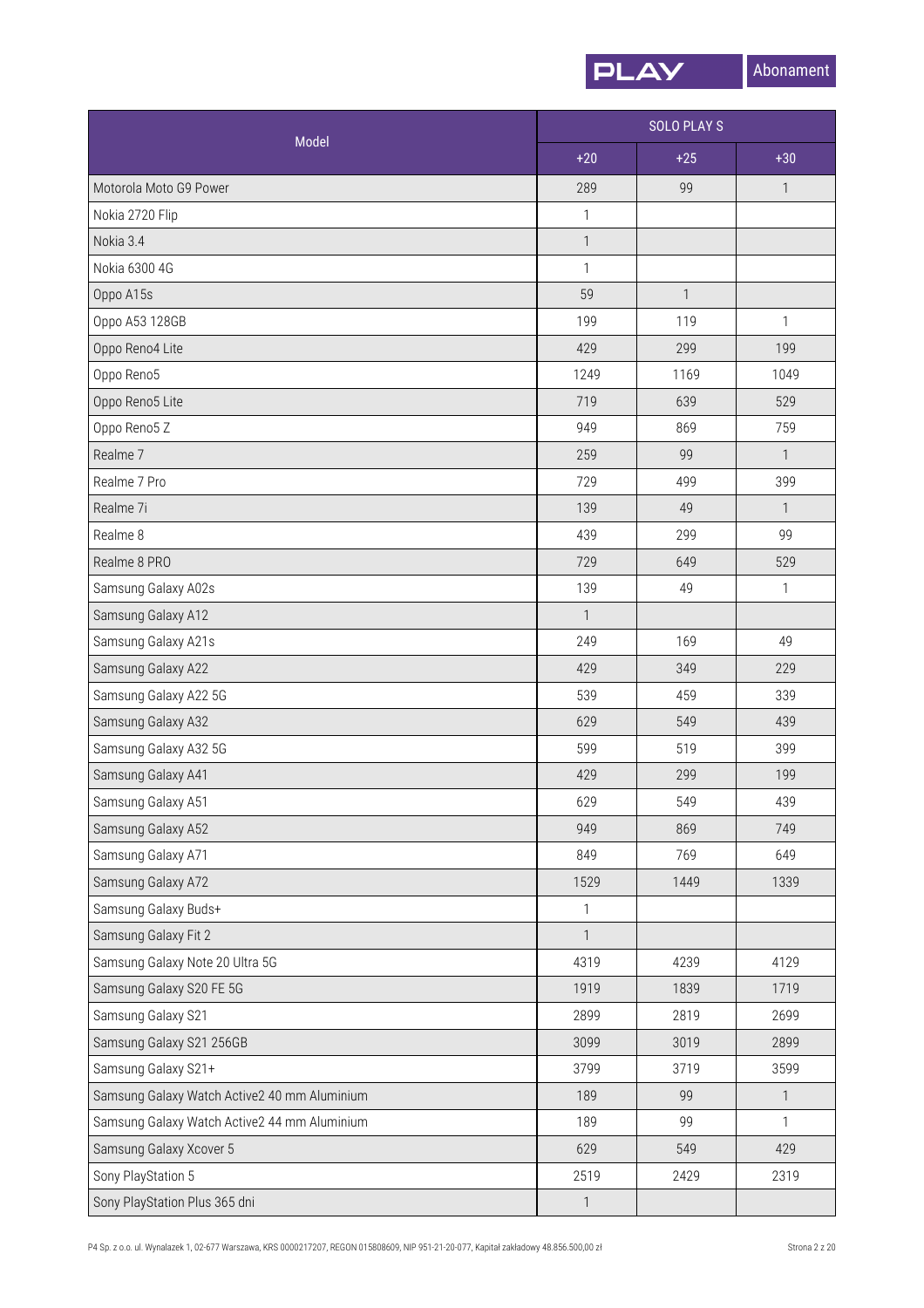

| Model                                         |              | <b>SOLO PLAY S</b> |              |  |
|-----------------------------------------------|--------------|--------------------|--------------|--|
|                                               | $+20$        | $+25$              | $+30$        |  |
| Tablet Huawei MediaPad T5 10 LTE 2GB/16GB     | 229          |                    |              |  |
| Tablet Lenovo M10 FHD PLUS 4GB/64GB LTE X606X | 499          | 429                | 299          |  |
| Tablet Lenovo M10 HD LTE (2 gen-TB X306X)     | 399          | 329                | 219          |  |
| <b>TCL 20 SE</b>                              | $\mathbf{1}$ |                    |              |  |
| Vivo Y11s                                     | $\mathbf{1}$ |                    |              |  |
| Vivo Y20s                                     | $\mathbf{1}$ | $\mathbf{1}$       |              |  |
| Vivo Y70                                      | 399          | 299                | 199          |  |
| Xbox Series S 512GB                           | 829          | 749                | 639          |  |
| Xiaomi Mi 10T lite 5G 128GB                   | 719          | 639                | 519          |  |
| Xiaomi Mi 11 Lite 5G                          | 1169         | 1079               | 969          |  |
| Xiaomi Mi 11i 5G                              | 2019         | 1939               | 1829         |  |
| Xiaomi Mi Band 5                              | $\mathbf{1}$ |                    |              |  |
| Xiaomi Mi True Wireless Earbuds Basic 2       | $\mathbf{1}$ |                    |              |  |
| Xiaomi Mi Watch Lite                          | $\mathbf{1}$ |                    |              |  |
| Xiaomi Redmi 9                                | $\mathbf{1}$ |                    |              |  |
| Xiaomi Redmi 9A                               | $\mathbf{1}$ |                    |              |  |
| Xiaomi Redmi 9C NFC                           | $\mathbf{1}$ |                    |              |  |
| Xiaomi Redmi 9T                               | 189          | 99                 | $\mathbf{1}$ |  |
| Xiaomi Redmi Note 10 5G                       | 389          | 299                | 199          |  |
| Xiaomi Redmi Note 10 Pro                      | 729          | 649                | 529          |  |
| Xiaomi Redmi Note 10S                         | 519          | 439                | 329          |  |
| Xiaomi Redmi Note 9                           | 329          | 199                | 99           |  |
| Xiaomi Redmi Note 9 Pro                       | 549          | 459                | 349          |  |
| Xiaomi Redmi Note 9T                          | 499          | 429                | 299          |  |

| <b>Zestaw</b>                             | <b>SOLO PLAYS</b> |        |        |
|-------------------------------------------|-------------------|--------|--------|
|                                           | $+20$             | $+25$  | $+30$  |
| Hammer Blade 3 + Hammer Smart Watch       | 769               | 689    | 579    |
| Hammer Blade 3                            | 595,63            | 533,66 | 448,46 |
| Hammer Smart Watch                        | 173,37            | 155,34 | 130,54 |
| Hammer Energy 2 + Hammer Smart Watch      | 249               | 99     |        |
| Hammer Energy 2                           | 161,92            | 64,38  | 0,65   |
| Hammer Smart Watch                        | 87,08             | 34,62  | 0,35   |
| Hammer Explorer + Hammer Smart Watch      | 479               | 399    | 289    |
| Hammer Explorer                           | 350,21            | 291,72 | 211,30 |
| Hammer Smart Watch                        | 128,79            | 107,28 | 77,70  |
| Samsung Galaxy A12 + Samsung Galaxy Fit 2 | 259               | 179    | 59     |
| Samsung Galaxy A12                        | 218,29            | 150,87 | 49,73  |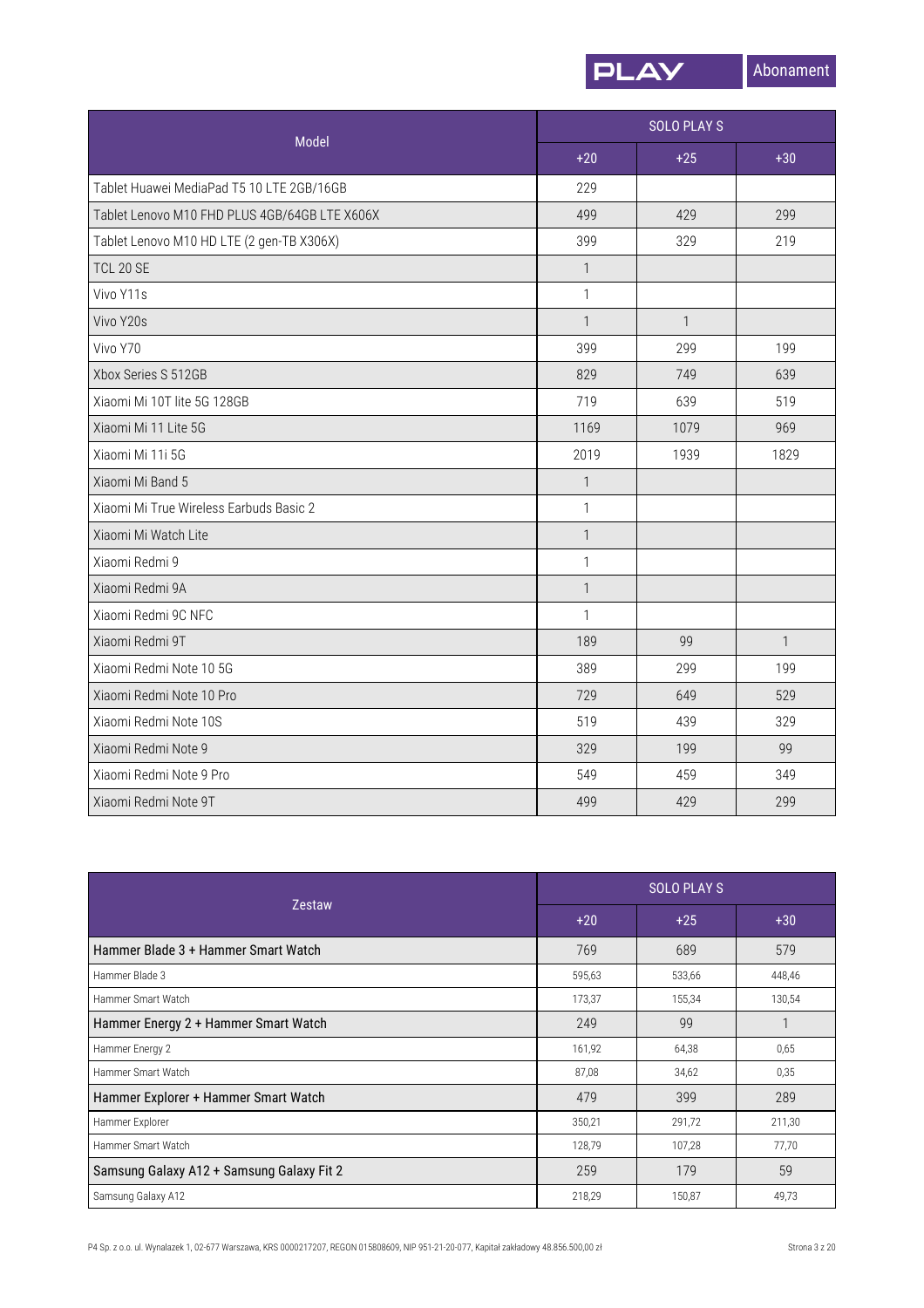

|                                                                            | <b>SOLO PLAYS</b> |         |         |
|----------------------------------------------------------------------------|-------------------|---------|---------|
| <b>Zestaw</b>                                                              | $+20$             | $+25$   | $+30$   |
| Samsung Galaxy Fit 2                                                       | 40,71             | 28,13   | 9,27    |
| Samsung Galaxy A21s + Samsung Galaxy Fit 2                                 | 299               | 229     | 99      |
| Samsung Galaxy A21s                                                        | 246,46            | 188,76  | 81,60   |
| Samsung Galaxy Fit 2                                                       | 52,54             | 40,24   | 17,40   |
| Samsung Galaxy A32 + Samsung Galaxy Fit 2                                  | 689               | 599     | 489     |
| Samsung Galaxy A32                                                         | 599,57            | 521,26  | 425,53  |
| Samsung Galaxy Fit 2                                                       | 89,43             | 77,74   | 63,47   |
| Samsung Galaxy A32 + Samsung Galaxy Watch Active2 40 mm Aluminium          | 1229              | 1149    | 1039    |
| Samsung Galaxy A32                                                         | 646,88            | 604,77  | 546,87  |
| Samsung Galaxy Watch Active2 40 mm Aluminium                               | 582,12            | 544,23  | 492,13  |
| Samsung Galaxy A32 + Samsung Galaxy Watch Active2 44 mm Aluminium          | 1229              | 1149    | 1039    |
| Samsung Galaxy A32                                                         | 646,88            | 604,77  | 546,87  |
| Samsung Galaxy Watch Active2 44 mm Aluminium                               | 582,12            | 544,23  | 492,13  |
| Samsung Galaxy A32 5G + Samsung Galaxy Watch Active2 40 mm Aluminium       | 1199              | 1119    | 999     |
| Samsung Galaxy A32 5G                                                      | 697,18            | 650,67  | 580,89  |
| Samsung Galaxy Watch Active2 40 mm Aluminium                               | 501,82            | 468,33  | 418,11  |
| Samsung Galaxy A32 5G + Samsung Galaxy Watch Active2 44 mm Aluminium       | 1199              | 1119    | 999     |
| Samsung Galaxy A32 5G                                                      | 697,18            | 650,67  | 580,89  |
| Samsung Galaxy Watch Active2 44 mm Aluminium                               | 501,82            | 468,33  | 418,11  |
| Samsung Galaxy A52 + Samsung Galaxy Watch Active2 40 mm Aluminium          | 1529              | 1439    | 1329    |
| Samsung Galaxy A52                                                         | 978,73            | 921,12  | 850,71  |
| Samsung Galaxy Watch Active2 40 mm Aluminium                               | 550,27            | 517,88  | 478,29  |
| Samsung Galaxy A52 + Samsung Galaxy Watch Active2 44 mm Aluminium          | 1529              | 1439    | 1329    |
| Samsung Galaxy A52                                                         | 978,73            | 921,12  | 850,71  |
| Samsung Galaxy Watch Active2 44 mm Aluminium                               | 550,27            | 517,88  | 478,29  |
| Samsung Galaxy A72 + Samsung Galaxy Watch Active2 40 mm Aluminium          | 2099              | 2019    | 1899    |
| Samsung Galaxy A72                                                         | 1447,86           | 1392,68 | 1309,90 |
| Samsung Galaxy Watch Active2 40 mm Aluminium                               | 651,14            | 626,32  | 589,10  |
| Samsung Galaxy A72 + Samsung Galaxy Watch Active2 44 mm Aluminium          | 2099              | 2019    | 1899    |
| Samsung Galaxy A72                                                         | 1447,86           | 1392,68 | 1309,90 |
| Samsung Galaxy Watch Active2 44 mm Aluminium                               | 651,14            | 626,32  | 589,10  |
| Samsung Galaxy S20 FE 5G + Samsung Galaxy Watch Active2 40 mm<br>Aluminium | 2519              | 2429    | 2319    |
| Samsung Galaxy S20 FE 5G                                                   | 1906,62           | 1838,50 | 1755,24 |
| Samsung Galaxy Watch Active2 40 mm Aluminium                               | 612,38            | 590,50  | 563,76  |
| Samsung Galaxy S20 FE 5G + Samsung Galaxy Watch Active2 44 mm<br>Aluminium | 2519              | 2429    | 2319    |
| Samsung Galaxy S20 FE 5G                                                   | 1906,62           | 1838,50 | 1755,24 |
| Samsung Galaxy Watch Active2 44 mm Aluminium                               | 612,38            | 590,50  | 563,76  |
| Samsung Galaxy S21 + Samsung Galaxy Watch Active2 40 mm Aluminium          | 3499              | 3399    | 3299    |
| Samsung Galaxy S21                                                         | 2843,39           | 2762,13 | 2680,87 |
| Samsung Galaxy Watch Active2 40 mm Aluminium                               | 655,61            | 636,87  | 618,13  |
| Samsung Galaxy S21 + Samsung Galaxy Watch Active2 44 mm Aluminium          | 3499              | 3399    | 3299    |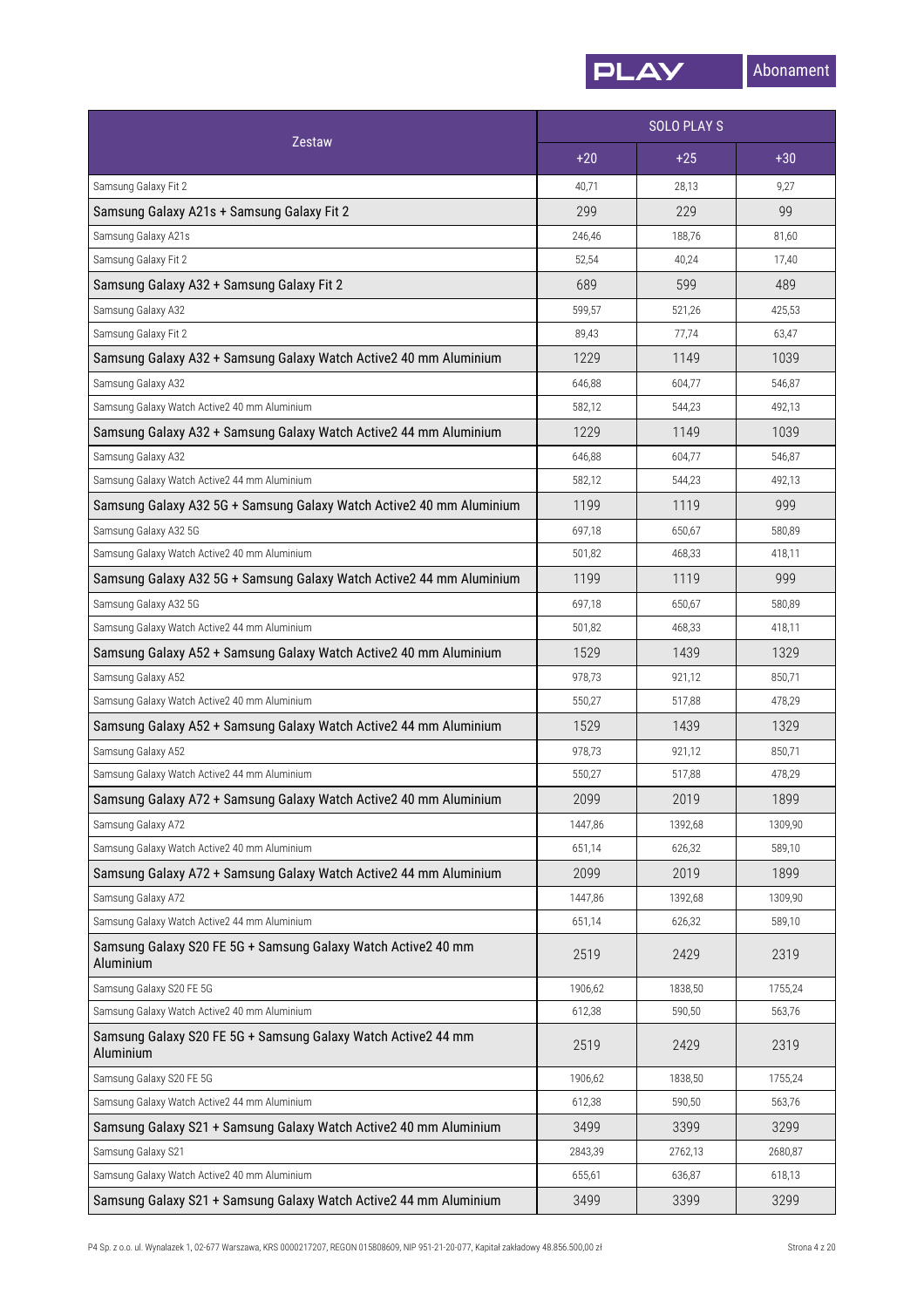

|                                                                    | <b>SOLO PLAYS</b> |         |         |
|--------------------------------------------------------------------|-------------------|---------|---------|
| <b>Zestaw</b>                                                      | $+20$             | $+25$   | $+30$   |
| Samsung Galaxy S21                                                 | 2843,39           | 2762,13 | 2680,87 |
| Samsung Galaxy Watch Active2 44 mm Aluminium                       | 655,61            | 636,87  | 618,13  |
| Samsung Galaxy S21+ + Samsung Galaxy Watch Active2 40 mm Aluminium | 4399              | 4319    | 4199    |
| Samsung Galaxy S21+                                                | 3679,70           | 3612,78 | 3512,40 |
| Samsung Galaxy Watch Active2 40 mm Aluminium                       | 719,30            | 706,22  | 686,60  |
| Samsung Galaxy S21+ + Samsung Galaxy Watch Active2 44 mm Aluminium | 4399              | 4319    | 4199    |
| Samsung Galaxy S21+                                                | 3679,70           | 3612,78 | 3512,40 |
| Samsung Galaxy Watch Active2 44 mm Aluminium                       | 719,30            | 706,22  | 686,60  |
| Xiaomi Mi 11 Lite 5G + Xiaomi Mi Watch Lite                        | 1329              | 1249    | 1139    |
| Xiaomi Mi 11 Lite 5G                                               | 1202,94           | 1130,53 | 1030,96 |
| Xiaomi Mi Watch Lite                                               | 126,06            | 118,47  | 108,04  |
| Xiaomi Redmi 9 + Xiaomi Mi Band 5                                  | 229               | 149     | 29      |
| Xiaomi Redmi 9                                                     | 191,05            | 124,31  | 24,19   |
| Xiaomi Mi Band 5                                                   | 37,95             | 24,69   | 4,81    |
| Xiaomi Redmi 9C NFC + Xiaomi Mi Band 5                             | 79                | 9       | 1       |
| Xiaomi Redmi 9C NFC                                                | 62,45             | 7,11    | 0,79    |
| Xiaomi Mi Band 5                                                   | 16,55             | 1,89    | 0,21    |
| Xiaomi Redmi 9T + Xiaomi Mi Band 5                                 | 279               | 199     | 79      |
| Xiaomi Redmi 9T                                                    | 235,77            | 168,17  | 66,76   |
| Xiaomi Mi Band 5                                                   | 43,23             | 30,83   | 12,24   |
| Xiaomi Redmi Note 10 5G + Xiaomi Mi Watch Lite                     | 559               | 479     | 359     |
| Xiaomi Redmi Note 10 5G                                            | 466,14            | 399,43  | 299,37  |
| Xiaomi Mi Watch Lite                                               | 92,86             | 79,57   | 59,63   |
| Xiaomi Redmi Note 10 Pro + Xiaomi Mi Band 5                        | 819               | 739     | 629     |
| Xiaomi Redmi Note 10 Pro                                           | 758,76            | 684,65  | 582,74  |
| Xiaomi Mi Band 5                                                   | 60,24             | 54,35   | 46,26   |
| Xiaomi Redmi Note 10S + Xiaomi Mi Band 5                           | 619               | 529     | 419     |
| Xiaomi Redmi Note 10S                                              | 563,11            | 481,24  | 381.17  |
| Xiaomi Mi Band 5                                                   | 55,89             | 47,76   | 37,83   |
| Xiaomi Redmi Note 9 + Xiaomi Mi Band 5                             | 419               | 339     | 229     |
| Xiaomi Redmi Note 9                                                | 364,69            | 295,06  | 199,31  |
| Xiaomi Mi Band 5                                                   | 54,31             | 43,94   | 29,69   |
| Xiaomi Redmi Note 9 Pro + Xiaomi Mi Band 5                         | 639               | 599     | 489     |
| Xiaomi Redmi Note 9 Pro                                            | 570,98            | 535,24  | 436,95  |
| Xiaomi Mi Band 5                                                   | 68,02             | 63,76   | 52,05   |
| Xiaomi Redmi Note 9T + Xiaomi Mi Band 5                            | 599               | 519     | 399     |
| Xiaomi Redmi Note 9T                                               | 540,48            | 468,29  | 360,02  |
| Xiaomi Mi Band 5                                                   | 58,52             | 50,71   | 38,98   |
| Xiaomi Redmi Note 9T + Xiaomi Mi True Wireless Earbuds Basic 2     | 589               | 499     | 389     |
| Xiaomi Redmi Note 9T                                               |                   |         |         |
|                                                                    | 540,33            | 457,76  | 356,85  |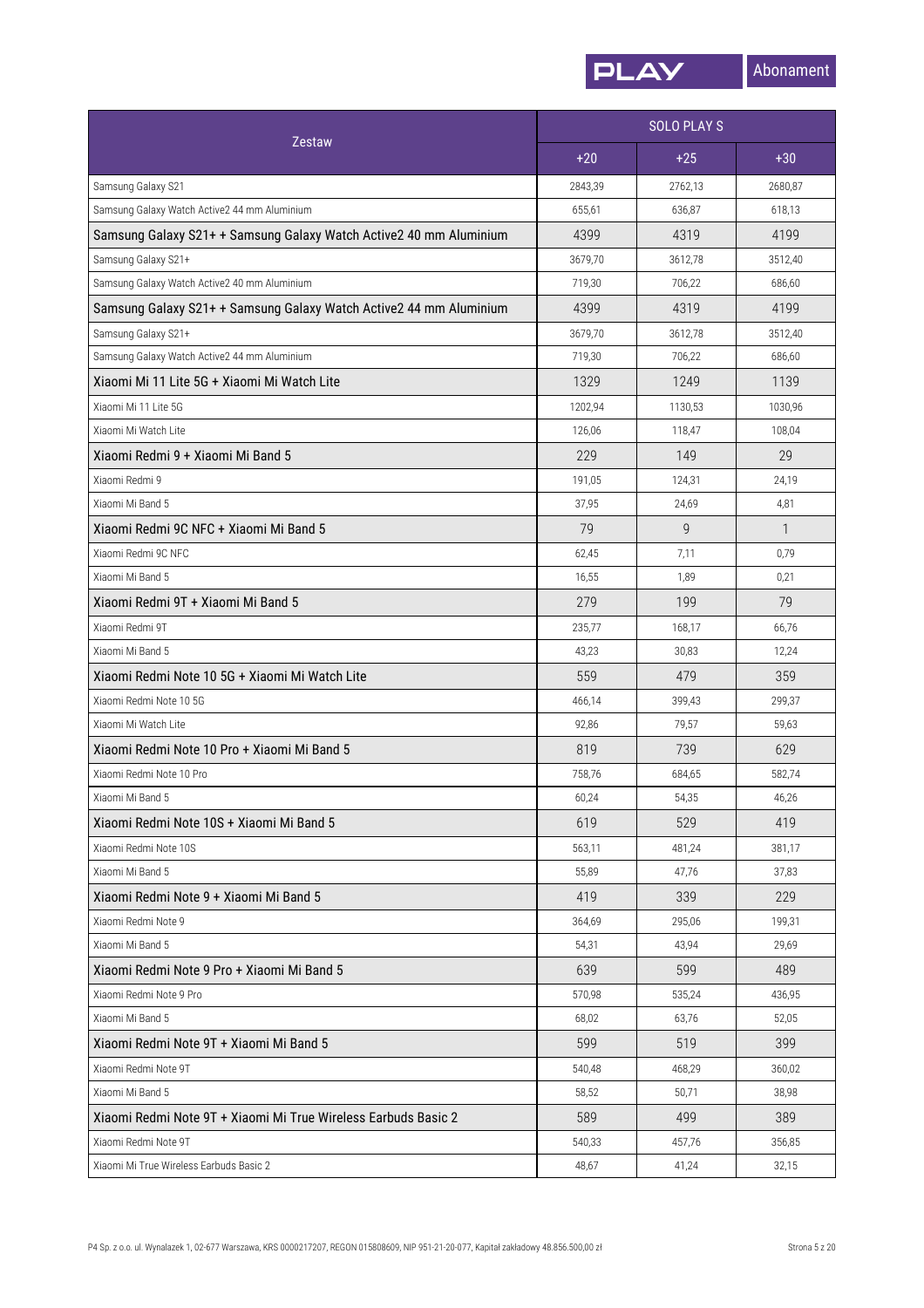

## Cennik urządzeń o ograniczonej dostępności w Ofercie Solo Specjalna

Obowiązuje od dnia 29.07.2021 do wyczerpania stanów magazynowych objętych niniejszym Cennikiem lub jego odwołania.

| Model                                     |                | <b>SOLO PLAYS</b> |       |  |
|-------------------------------------------|----------------|-------------------|-------|--|
|                                           | $+20$          | $+25$             | $+30$ |  |
| albatross terminal GPRS FM15              | $\mathbf{1}$   |                   |       |  |
| Albatross terminal GPRS S8.3              | $\mathbf{1}$   |                   |       |  |
| Alcatel 1 DS UZZ                          | $\mathbf{1}$   |                   |       |  |
| Alcatel 1S 2020 UZZ                       | $\mathbf{1}$   |                   |       |  |
| Alcatel 30.25 UZZ                         | $\mathbf{1}$   |                   |       |  |
| Apple AirPods with Wireless Charging Case | 399            | 319               | 199   |  |
| Epson EB-U42                              | 2019           | 1939              | 1819  |  |
| FitGo FW10 Active                         | $\mathbf{1}$   |                   |       |  |
| Forever ForeVigo SW-300                   | $\mathbf{1}$   |                   |       |  |
| Garmin fenix 5S                           | 849            |                   |       |  |
| Garmin Forerunner 235                     | 79             | $\mathbf{1}$      |       |  |
| Hammer 5 Smart UZZ                        | $\mathbf{1}$   |                   |       |  |
| Hammer Energy 2 UZZ                       | $\mathbf{1}$   |                   |       |  |
| Hammer Explorer UZZ                       | 229            | 149               | 39    |  |
| Honor 9X                                  | 99             | 39                | 1     |  |
| Honor MagicWatch 2 46mm                   | 29             | $\mathbf{1}$      |       |  |
| Hover Ball                                | $\mathbf{1}$   |                   |       |  |
| HTC Desire 12+ UZZ                        | $\mathbf{1}$   |                   |       |  |
| HTC Desire 20 Pro UZZ                     | 179            |                   |       |  |
| HTC U12+DS                                | 439            |                   |       |  |
| HTC U12+ DS UZZ                           | 169            |                   |       |  |
| <b>HTC Wireless Earbuds</b>               | $\mathbb{1}$   |                   |       |  |
| Huawei Band 4                             | $\mathbf{1}$   |                   |       |  |
| Huawei Band 4 Pro                         | $\mathbf{1}$   |                   |       |  |
| Huawei Band 4e                            | $\mathbf{1}$   |                   |       |  |
| Huawei FreeBuds 3i                        | $\mathbf{1}$   |                   |       |  |
| Huawei Mate 20 Pro DS                     | 999            |                   |       |  |
| Huawei Mate 40 Pro 5G                     | 3619           | 3549              | 3429  |  |
| Huawei Mate XS                            |                | 8629              | 8519  |  |
| Huawei Mini Speaker CM510                 | $\overline{1}$ |                   |       |  |
| Huawei P smart 2021                       | 69             | $\mathbf{1}$      |       |  |
| Huawei P smart 2021 NFC                   | 59             | $\overline{1}$    |       |  |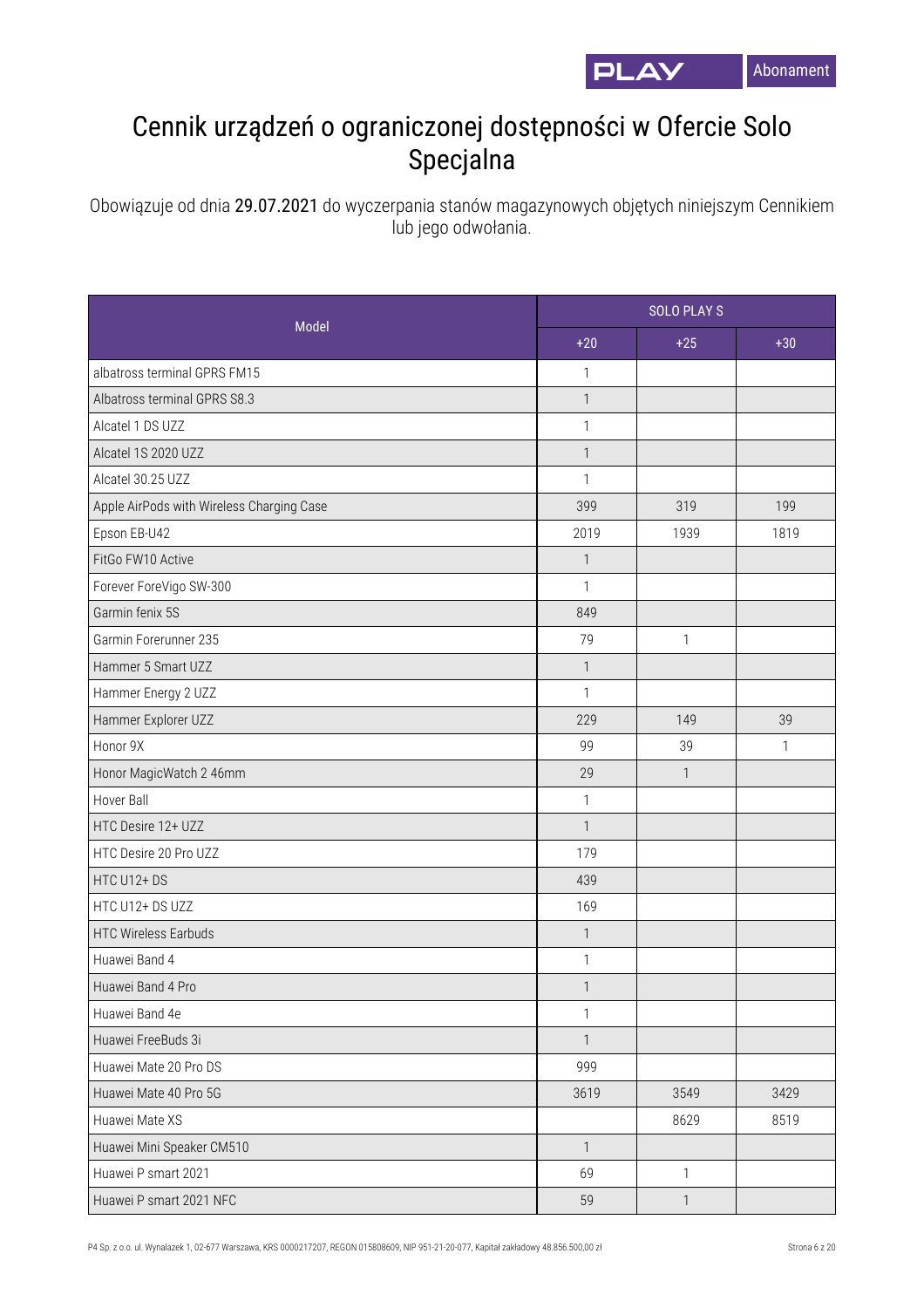

| Model                           | <b>SOLO PLAYS</b> |              |       |
|---------------------------------|-------------------|--------------|-------|
|                                 | $+20$             | $+25$        | $+30$ |
| Huawei P smart 2021 UZZ         | 29                | 1            |       |
| Huawei P30 Lite                 | 479               | 399          | 279   |
| Huawei P30 Lite UZZ             | 389               | 299          | 199   |
| Huawei P30 Pro                  | 2079              | 1999         | 1879  |
| Huawei P30 Pro 256GB            |                   | 2349         | 2229  |
| Huawei P40 lite E               | $\mathbf{1}$      |              |       |
| Huawei P40 lite E UZZ           | 1                 |              |       |
| Huawei P40 lite UZZ             | 219               | 139          | 29    |
| Huawei P40 Pro                  | 2649              | 2569         | 2459  |
| Huawei P40 Pro UZZ              | 2349              | 2269         | 2149  |
| Huawei P40 Pro+                 | 4669              | 4589         | 4479  |
| Huawei P40 Pro+ UZZ             | 4169              | 4089         | 3969  |
| Huawei P8 lite                  | $\mathbf{1}$      |              |       |
| Huawei Watch Fit                | $\mathbf{1}$      |              |       |
| Huawei Watch GT                 | $\mathbf{1}$      |              |       |
| Huawei Watch GT 2 UZZ           | 59                | $\mathbf{1}$ |       |
| Huawei Watch GT Active 2019     | 39                | 1            |       |
| Huawei Watch GT Active 2019 UZZ | $\mathbf{1}$      |              |       |
| Huawei Y5p                      | $\mathbf{1}$      |              |       |
| Huawei Y5p UZZ                  | $\mathbf{1}$      |              |       |
| Huawei Y6p                      | 59                | 1            |       |
| Huawei Y6p UZZ                  | $\mathbf{1}$      |              |       |
| iPhone 11 128GB                 | 2729              | 2649         | 2539  |
| iPhone 11 128GB UZZ             | 1919              |              |       |
| iPhone 11 256GB                 | 3219              | 3139         | 3019  |
| iPhone 11 256GB UZZ             | 2259              |              |       |
| iPhone 11 64GB UZZ              | 1749              |              |       |
| iPhone 11 Pro 256GB             | 4959              | 4889         | 4769  |
| iPhone 11 Pro 256GB UZZ         | 3349              |              |       |
| iPhone 11 Pro 512GB             | 5939              | 5859         | 5749  |
| iPhone 11 Pro 512GB UZZ         | 4039              |              |       |
| iPhone 11 Pro 64GB              | 4239              | 4159         | 4049  |
| iPhone 11 Pro 64GB UZZ          | 2849              |              |       |
| iPhone 11 Pro Max 256GB         | 5499              | 5429         | 5309  |
| iPhone 11 Pro Max 512GB         | 6519              | 6439         | 6329  |
| iPhone 11 Pro Max 64GB          | 4749              | 4669         | 4559  |
| iPhone 12 128GB                 | 3529              | 3449         | 3329  |
| iPhone 12 256GB                 | 4019              | 3929         | 3819  |
| iPhone 12 mini 256GB            | 3429              | 3349         | 3239  |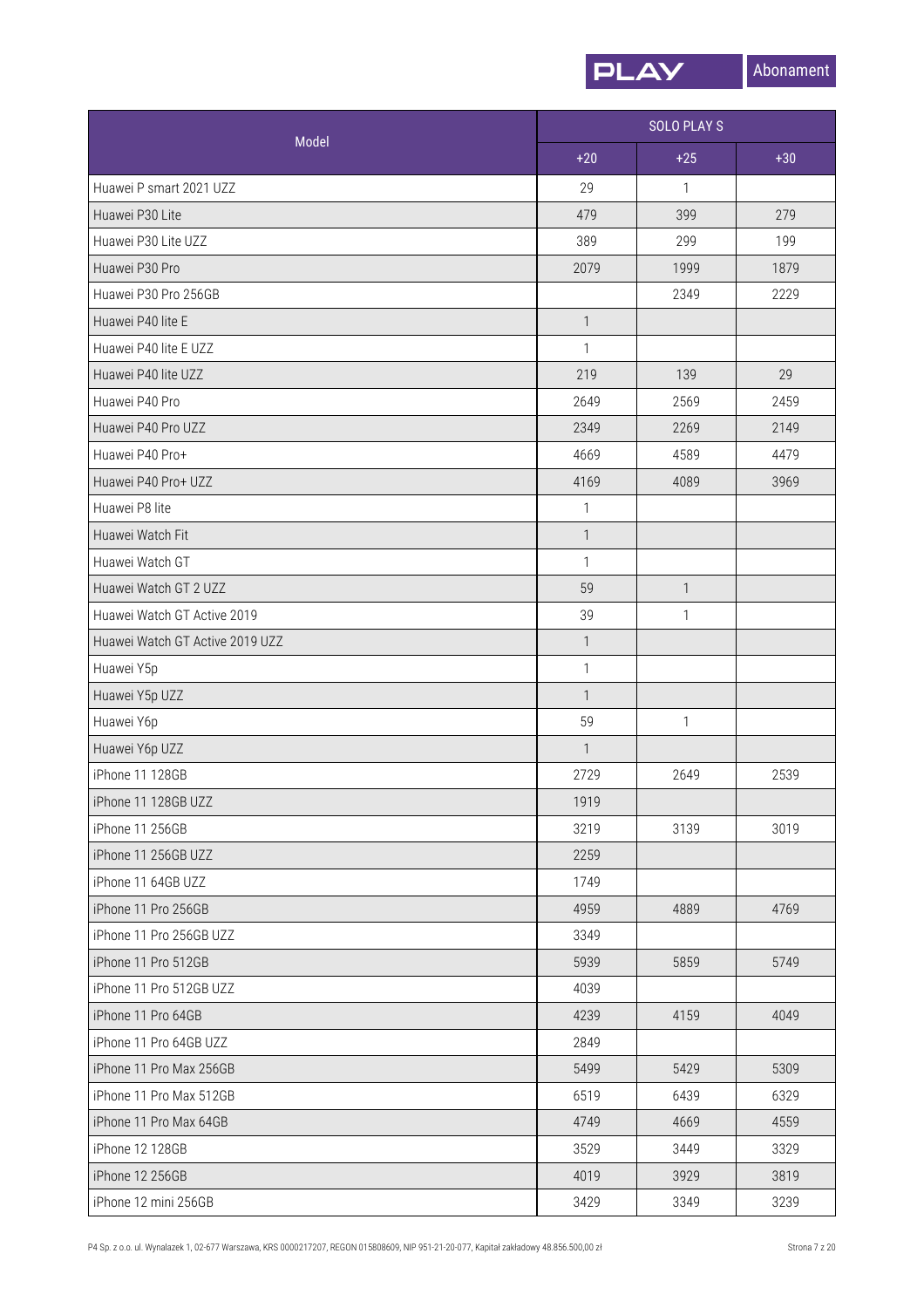

|                              | <b>SOLO PLAYS</b> |              |       |
|------------------------------|-------------------|--------------|-------|
| Model                        | $+20$             | $+25$        | $+30$ |
| iPhone 12 mini 64GB UZZ      | 2389              | 2309         | 2199  |
| iPhone 12 Pro 256GB          | 5149              | 5069         | 4959  |
| iPhone 12 Pro 512GB          | 6119              | 6039         | 5929  |
| iPhone 12 Pro Max 128GB      | 5149              | 5069         | 4959  |
| iPhone 12 Pro Max 256GB      | 5629              | 5559         | 5449  |
| iPhone 12 Pro Max 512GB      | 6599              | 6529         | 6419  |
| iPhone 7 128GB               | 1419              | 1339         | 1219  |
| iPhone 7 256GB               | 1659              | 1579         | 1459  |
| iPhone 7 32GB                | 969               | 889          | 779   |
| iPhone 7 32GB odnowiony      | 499               | 419          | 299   |
| iPhone 7 Plus 128GB          | 2099              | 1999         | 1899  |
| iPhone 7 Plus 32GB           | 1869              | 1789         | 1679  |
| iPhone 8 256GB UZZ           | 1739              |              |       |
| iPhone 8 64GB                | 1559              | 1479         | 1369  |
| iPhone 8 64GB odnowiony      | 729               | 649          | 529   |
| iPhone 8 Plus 256GB          |                   | 3349         | 3239  |
| iPhone 8 Plus 64GB           |                   | 2579         | 2469  |
| iPhone SE (2020) 128GB       | 1899              | 1819         | 1699  |
| iPhone SE (2020) 128GB UZZ   | 1669              | 1589         | 1479  |
| iPhone SE (2020) 256GB       | 2369              | 2289         | 2179  |
| iPhone SE (2020) 64GB UZZ    | 1459              | 1379         | 1269  |
| iPhone X 64GB odnowiony      | 1389              | 1299         | 1199  |
| iPhone XR 128GB              | 2269              | 2189         | 2069  |
| iPhone XR 64GB               | 1919              | 1829         | 1719  |
| iPhone XR 64GB UZZ           | 1499              |              |       |
| iPhone XS 256GB              | 3549              | 3469         | 3359  |
| iPhone XS 512GB              | 3769              | 3689         | 3579  |
| iPhone XS 64GB               | 3329              | 3249         | 3139  |
| iPhone XS Max 256GB          | 4179              | 4099         | 3989  |
| iPhone XS Max 512GB          | 5129              | 5049         | 4929  |
| iPhone XS Max 64GB           | 3469              | 3389         | 3269  |
| JBL by HARMAN Bar 2.0        | 229               | 159          | 49    |
| JBL by HARMAN CHARGE 4       | 79                | 1            |       |
| JBL by HARMAN CHARGE 5       | 239               | 159          | 49    |
| JBL by HARMAN Reflect Mini 2 | $\mathbf{1}$      |              |       |
| JBL by HARMAN T510BT         | $\mathbf{1}$      |              |       |
| JBL by HARMAN T660BTNC       | $\mathbf{1}$      |              |       |
| JBL by HARMAN TUNE 115 TWS   | $\mathbf{1}$      |              |       |
| JBL by HARMAN TUNE 225 TWS   | 39                | $\mathbf{1}$ |       |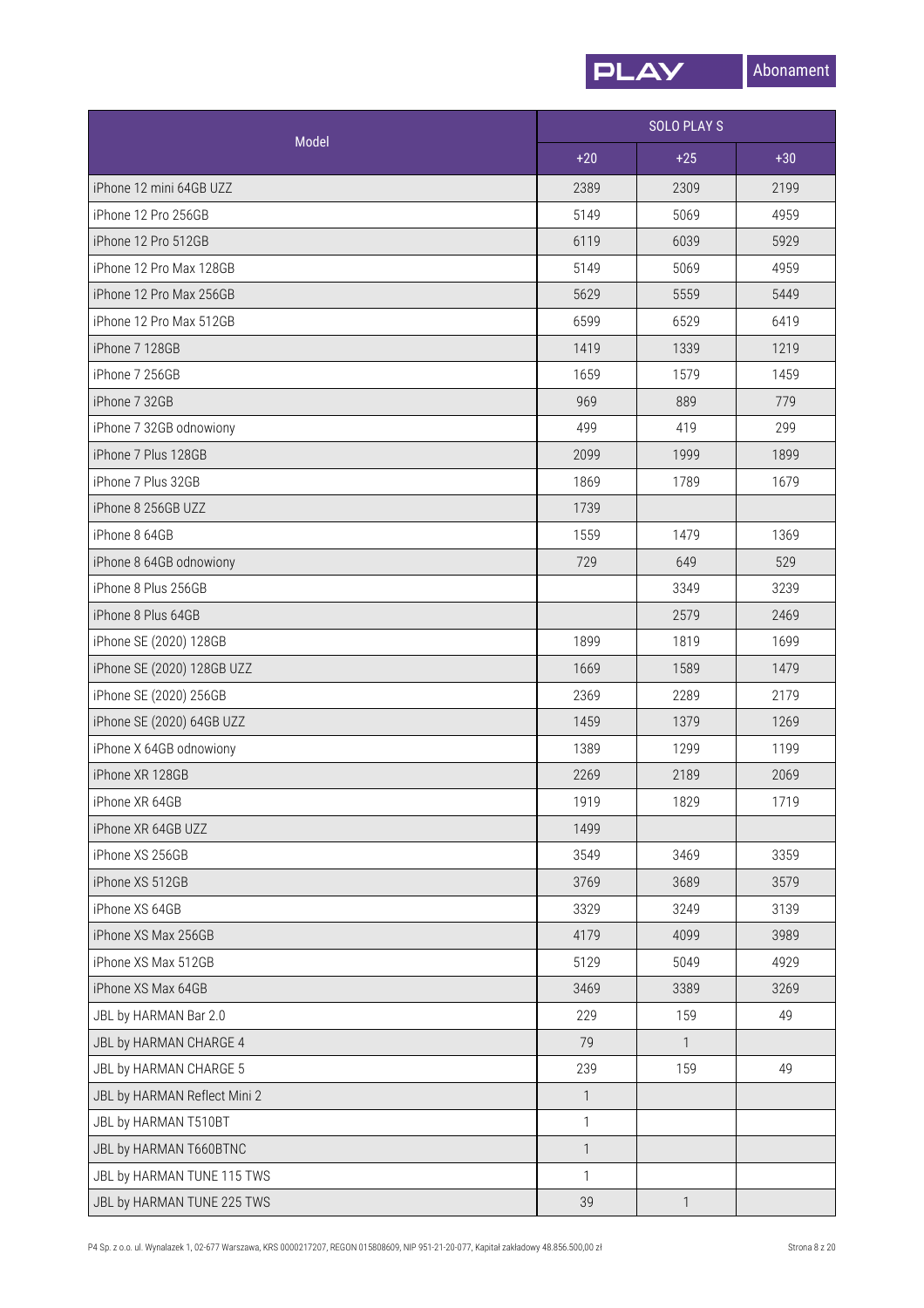

|                             |                           | <b>SOLO PLAY S</b> |              |  |
|-----------------------------|---------------------------|--------------------|--------------|--|
| Model                       | $+20$                     | $+25$              | $+30$        |  |
| JBL by HARMAN TUNE600BTNC   | $\mathbf{1}$              |                    |              |  |
| JBL by HARMAN Xtreme 2      | 269                       |                    |              |  |
| JBL by HARMAN Xtreme 3      | 649                       | 569                | 459          |  |
| Krüger&Matz KM0255UHD-S 55" | 1039                      | 959                | 839          |  |
| Lenovo Cleaner E1           | 299                       | 379                | 259          |  |
| LG 43UK6300MLB 43" 4K       | 439                       | 359                | 249          |  |
| LG G8s ThinQ                | 529                       | 449                | 329          |  |
| LG G8X ThinQ UZZ            | 899                       |                    |              |  |
| LG HBS-910 TONE Infinim     | $\mathbf{1}$              |                    |              |  |
| LG K40S                     | $\mathbf{1}$              |                    |              |  |
| LG K41S                     | $\mathbf{1}$              |                    |              |  |
| LG K41S UZZ                 | $\mathbf{1}$              |                    |              |  |
| <b>LG K42</b>               | 79                        | $\mathbf{1}$       |              |  |
| <b>LG K50S</b>              | $\ensuremath{\mathsf{1}}$ |                    |              |  |
| LG K50S UZZ                 | $\mathbf{1}$              |                    |              |  |
| LG K51S                     | 79                        | $\mathbf{1}$       |              |  |
| LG K51S UZZ                 | $\mathbf{1}$              |                    |              |  |
| <b>LG K52</b>               | 219                       | 99                 | $\mathbf{1}$ |  |
| <b>LG K61</b>               | 269                       | 99                 | $\mathbf{1}$ |  |
| LG K61 UZZ                  | 179                       |                    |              |  |
| LG K62+ + XBOOM Go PN1      |                           | 339                | 229          |  |
| LG Q60 UZZ                  | $\mathbf{1}$              |                    |              |  |
| LG TONE Flex XL7            | $\mathbf{1}$              |                    |              |  |
| LG TONE Free FN4            | 1                         |                    |              |  |
| LG V60 ThinQ 5G             | 1869                      | 1789               | 1679         |  |
| LG V60 ThinQ 5G UZZ         | 1349                      |                    |              |  |
| LG Velvet                   | 1149                      | 1069               | 949          |  |
| LG Velvet UZZ               | 739                       |                    |              |  |
| LG Wing 5G                  | 2729                      | 2639               | 2529         |  |
| LG XBOOM Go PL7             | $\overline{\phantom{a}}$  |                    |              |  |
| LG XBOOM Go PN1             | $\mathbf{1}$              |                    |              |  |
| Marshall Major III          | $\mathbf{1}$              |                    |              |  |
| Marshall Monitor            | $\mathbf{1}$              |                    |              |  |
| Marshall Woburn             | 629                       | 549                | 439          |  |
| MaxCom MM236                | $\mathbf{1}$              |                    |              |  |
| MaxCom MM238 3G             | $\mathbf{1}$              |                    |              |  |
| MaxCom MM238 3G UZZ         | $\mathbf{1}$              |                    |              |  |
| MaxCom MM29D                | $\mathbf{1}$              |                    |              |  |
| MaxCom MM330 3G UZZ         | $\mathbf{1}$              |                    |              |  |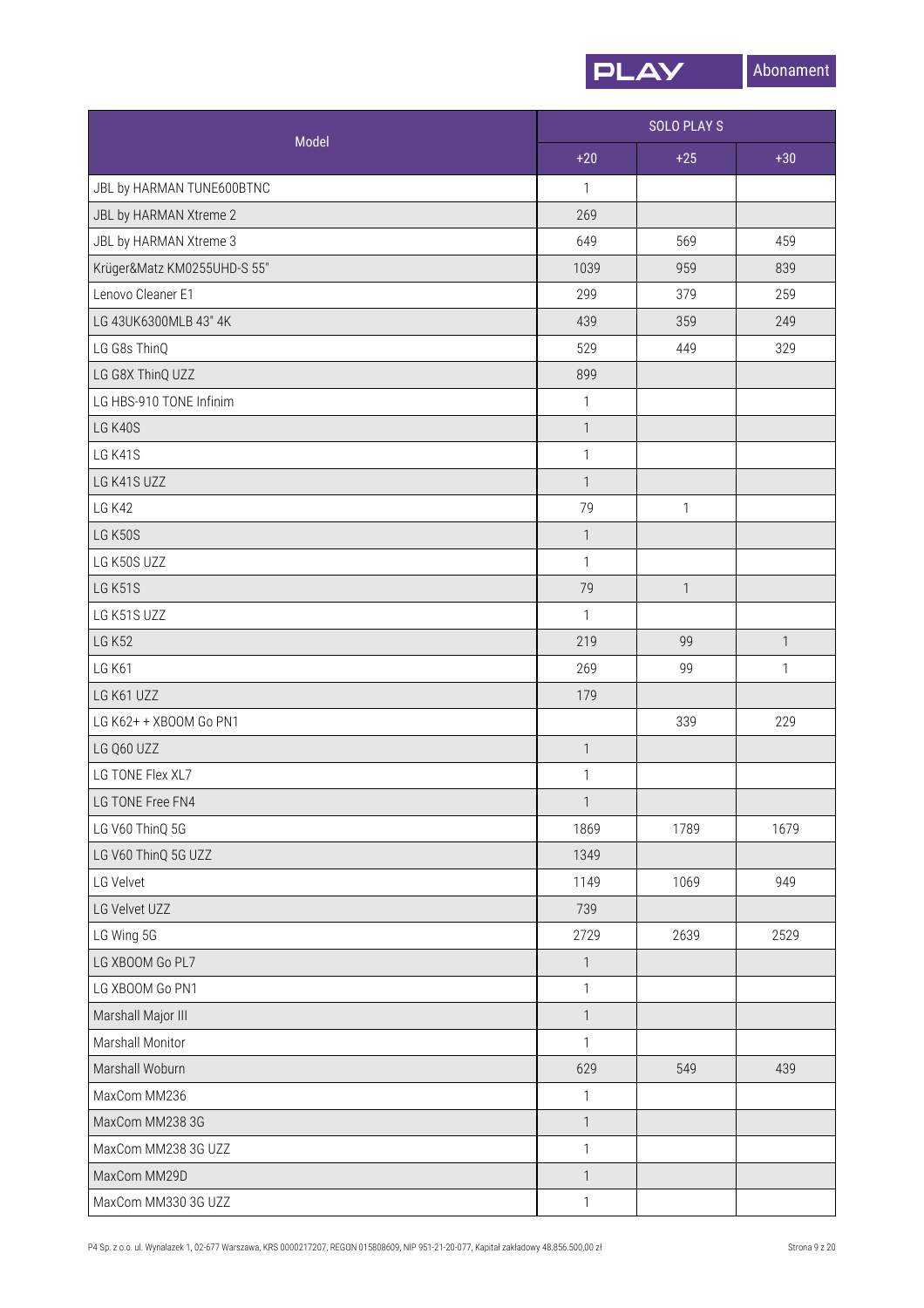

|                               |                           | <b>SOLO PLAYS</b>        |              |  |
|-------------------------------|---------------------------|--------------------------|--------------|--|
| Model                         | $+20$                     | $+25$                    | $+30$        |  |
| MaxCom MM721BB UZZ            | $\mathbf{1}$              |                          |              |  |
| MaxCom MM760                  | $\mathbf{1}$              |                          |              |  |
| MaxCom MM831 3G UZZ           | $\mathbf{1}$              |                          |              |  |
| MaxCom MM916 Strong           | $\mathbf{1}$              |                          |              |  |
| MaxCom MS459 Harmony          | $\mathbf{1}$              |                          |              |  |
| Meizu 16X                     | 199                       |                          |              |  |
| Motorola Edge                 | 1329                      | 1239                     | 1129         |  |
| Motorola Moto E7 Plus         | 1                         |                          |              |  |
| Motorola Moto E7 Plus UZZ     | 29                        | $\overline{\phantom{a}}$ |              |  |
| Motorola Moto G 5G Plus       | 849                       | 769                      | 649          |  |
| Motorola Moto G8 Power        | 149                       | 69                       | $\mathbf{1}$ |  |
| Motorola Moto G8 Power Lite   | $\ensuremath{\mathsf{1}}$ |                          |              |  |
| Motorola One Macro            | $\mathbf{1}$              |                          |              |  |
| Motorola One Zoom             | 459                       | 389                      | 269          |  |
| myPhone Cube LTE Dual SIM     | $\mathbf{1}$              |                          |              |  |
| myPhone Cube LTE Dual SIM UZZ | $\ensuremath{\mathsf{1}}$ |                          |              |  |
| Navitel MR250                 | $\mathbf{1}$              |                          |              |  |
| Nokia 2720 Flip UZZ           | $\mathbf{1}$              |                          |              |  |
| Nokia 7.2 UZZ                 | 139                       | 59                       | $\mathbf{1}$ |  |
| Nokia 8 DS UZZ                | $\mathbf{1}$              |                          |              |  |
| Nokia 8.3 5G                  | 1869                      | 1789                     | 1679         |  |
| Nokia 800 Tough               | $\mathbf{1}$              |                          |              |  |
| Nokia 800 Tough UZZ           | $\mathbf{1}$              |                          |              |  |
| Nokia 9 PureView UZZ          | 419                       |                          |              |  |
| Oppo A31                      | $\ensuremath{\mathsf{1}}$ |                          |              |  |
| Oppo A5 2020 UZZ              | $\mathbf{1}$              |                          |              |  |
| Oppo A52                      | 29                        | $\mathbf{1}$             |              |  |
| Oppo A53                      | 89                        | 1                        |              |  |
| Oppo A91                      | 339                       | 259                      | 149          |  |
| Oppo AX7 UZZ                  | $\mathbf{1}$              |                          |              |  |
| Oppo Enco W11                 | $\mathbf{1}$              |                          |              |  |
| Oppo Enco W31                 | $\mathbf{1}$              |                          |              |  |
| Oppo Reno4 Pro 5G             | 1869                      | 1789                     | 1679         |  |
| Oppo Reno4 Z 5G               | 819                       | 739                      | 619          |  |
| Oppo Wireless Speaker         | $\overline{1}$            |                          |              |  |
| Photon                        | 239                       | 169                      | 59           |  |
| Realme 6i                     | 89                        | $\mathbf{1}$             |              |  |
| Realme 6i UZZ                 | 39                        | 1                        |              |  |
| Realme Band                   | $\mathbf{1}$              |                          |              |  |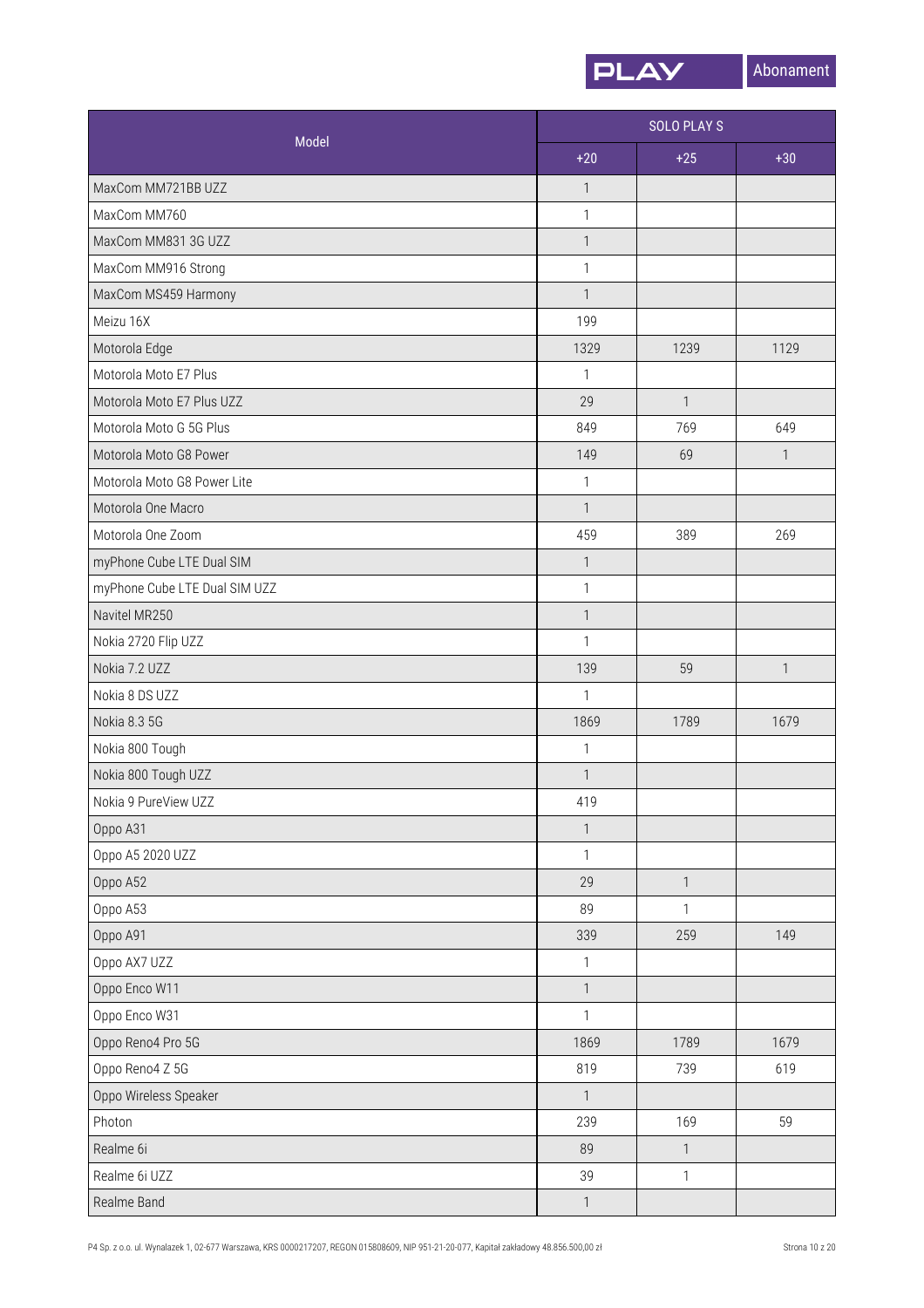

| Model                                            |              | <b>SOLO PLAY S</b> |              |  |
|--------------------------------------------------|--------------|--------------------|--------------|--|
|                                                  | $+20$        | $+25$              | $+30$        |  |
| Realme X50 5G                                    | 629          | 549                | 439          |  |
| Realme X50 5G UZZ                                | 529          | 449                | 339          |  |
| Samsung Galaxy A12 UZZ                           | 1            |                    |              |  |
| Samsung Galaxy A20e                              | $\mathbf{1}$ |                    |              |  |
| Samsung Galaxy A20s                              | 29           | 1                  |              |  |
| Samsung Galaxy A20s UZZ                          | $\mathbf{1}$ |                    |              |  |
| Samsung Galaxy A21s UZZ                          | 179          | 99                 | 1            |  |
| Samsung Galaxy A40                               | 199          | 129                | 9            |  |
| Samsung Galaxy A40 UZZ                           | 149          | 69                 | 1            |  |
| Samsung Galaxy A41 UZZ                           | 349          | 269                | 149          |  |
| Samsung Galaxy A51 UZZ                           | 529          | 449                | 339          |  |
| Samsung Galaxy A71 UZZ                           | 729          | 639                | 529          |  |
| Samsung Galaxy A80                               | 1199         |                    |              |  |
| Samsung Galaxy Note 20 5G                        | 3499         | 3419               | 3309         |  |
| Samsung Galaxy Note 20 Ultra 5G UZZ              | 3849         | 3769               | 3649         |  |
| Samsung Galaxy S10 Lite UZZ                      | 949          |                    |              |  |
| Samsung Galaxy S20                               | 2729         | 2649               | 2539         |  |
| Samsung Galaxy S20 FE 5G UZZ                     | 1689         | 1599               | 1489         |  |
| Samsung Galaxy S20 Ultra 5G                      | 3559         | 3479               | 3369         |  |
| Samsung Galaxy S20 UZZ                           | 2419         | 2339               | 2219         |  |
| Samsung Galaxy S20+ 5G                           | 2849         | 2769               | 2649         |  |
| Samsung Galaxy Watch Active UZZ                  | $\mathbf{1}$ |                    |              |  |
| Samsung Galaxy Watch Active2 40 mm Aluminium UZZ | 129          | 49                 | 1            |  |
| Samsung Galaxy Watch Active2 44 mm               | 629          | 549                | 429          |  |
| Samsung Galaxy Watch Active2 44 mm Aluminium UZZ | 129          | 49                 | 1            |  |
| Samsung Galaxy Watch Active2 44 mm UZZ           | 529          | 449                | 329          |  |
| Samsung Galaxy Xcover 4s                         | 139          | 69                 | $\mathbf{1}$ |  |
| Samsung Galaxy Xcover 4s EE                      | 429          | 359                | 249          |  |
| Samsung Galaxy Z Flip 5G                         | 4389         | 4299               | 4189         |  |
| Samsung Galaxy Z Fold2 5G                        | 6859         | 6769               | 6659         |  |
| Samsung R500N Galaxy Watch Active                | 1            |                    |              |  |
| Samsung R800N Galaxy Watch 46mm                  | 319          | 249                | 129          |  |
| Samsung R800N Galaxy Watch 46mm UZZ              | 259          | 179                | 59           |  |
| Samsung R810N Galaxy Watch 42mm                  | 489          | 429                | 299          |  |
| Samsung R810N Galaxy Watch 42mm UZZ              | 419          | 339                | 219          |  |
| Słuchawki mPTech TWS MIŚ                         | $\mathbf{1}$ |                    |              |  |
| Sony MDR-ZX110                                   | $\mathbf{1}$ |                    |              |  |
| Sony PlayStation 5 Digital Edition               | 1639         | 1579               | 1469         |  |
| Sony Xperia 1 II                                 | 3899         | 3819               | 3699         |  |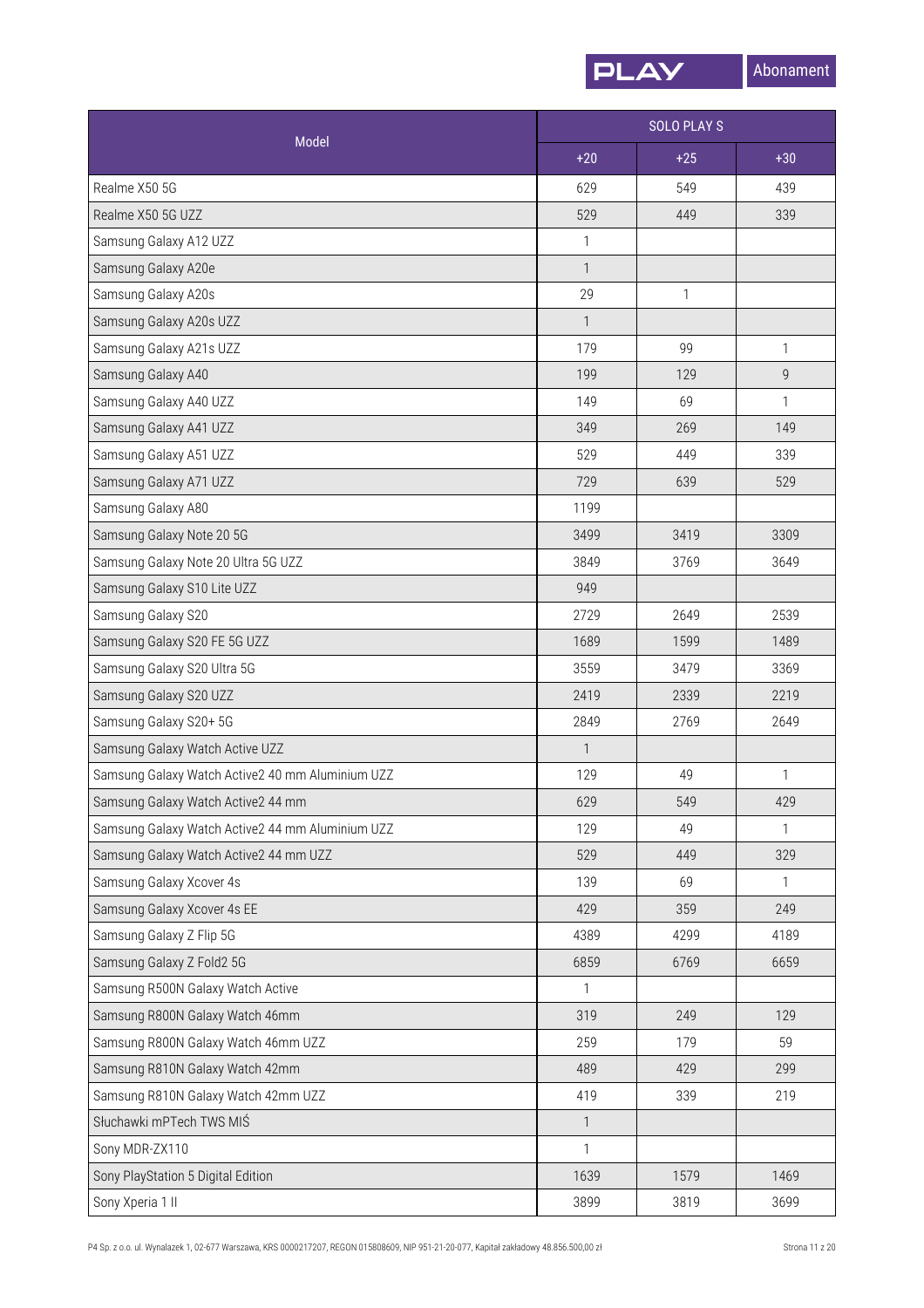

| Model                                  | <b>SOLO PLAYS</b> |       |              |
|----------------------------------------|-------------------|-------|--------------|
|                                        | $+20$             | $+25$ | $+30$        |
| Sony Xperia 10 II                      | 1029              | 959   | 849          |
| Sony Xperia 5 II                       | 3199              | 3119  | 3009         |
| Sony Xperia L4                         | 389               | 319   | 199          |
| Sony Xperia XZ Premium UZZ             | 99                |       |              |
| TCL ACTV100BT                          | $\mathbf{1}$      |       |              |
| TCL SOCL100BT                          | $\mathbf{1}$      |       |              |
| Xiaomi Mi 10 5G 128GB                  | 1219              | 1149  | 1039         |
| Xiaomi Mi 10 Lite 5G                   | 619               | 399   | 299          |
| Xiaomi Mi 10T 5G                       | 1199              | 1139  | 1029         |
| Xiaomi Mi 10T 5G 8GB                   | 1199              | 1139  | 1029         |
| Xiaomi Mi 10T 5G 8GB UZZ               | 1059              | 979   | 859          |
| Xiaomi Mi 10T 5G UZZ                   | 1059              | 979   | 859          |
| Xiaomi Mi 10T lite 5G                  | 679               | 599   | 499          |
| Xiaomi Mi 10T lite 5G UZZ              | 589               | 499   | 389          |
| Xiaomi Mi 10T Pro 5G                   | 1869              | 1789  | 1679         |
| Xiaomi Mi 11                           | 3129              | 3069  | 2959         |
| Xiaomi Mi 9 UZZ                        | 559               |       |              |
| Xiaomi Mi 9T 128GB                     | 799               |       |              |
| Xiaomi Mi Air Purifier 2               | $\mathbf{1}$      |       |              |
| Xiaomi Mi Band 4                       | $\mathbf{1}$      |       |              |
| Xiaomi Mi Mix 2 Special Edition DS UZZ | 269               |       |              |
| Xiaomi Mi Toy Train Set                | $\mathbf{1}$      |       |              |
| Xiaomi Mi Vacuum Cleaner G10           | 539               | 459   | 349          |
| Xiaomi Redmi 6 3+64GB DS               | $\mathbf{1}$      |       |              |
| Xiaomi Redmi 7A UZZ                    | $\mathbf{1}$      |       |              |
| Xiaomi Redmi 8                         | $\mathbf{1}$      |       |              |
| Xiaomi Redmi 8 UZZ                     | $\mathbf{1}$      |       |              |
| Xiaomi Redmi 9 UZZ                     | $\mathbf{1}$      |       |              |
| Xiaomi Redmi 9A UZZ                    | $\mathbf{1}$      |       |              |
| Xiaomi Redmi 9C NFC UZZ                | $\mathbf{1}$      |       |              |
| Xiaomi Redmi Note 8T UZZ               | 99                | 19    | $\mathbf{1}$ |
| Xiaomi Redmi Note 9 Pro UZZ            | 449               | 369   | 259          |
| Xiaomi Redmi Note 9 UZZ                | 259               | 179   | 59           |

| <b>Zestaw</b>                                   | SOLO PLAY S |       |       |
|-------------------------------------------------|-------------|-------|-------|
|                                                 | $+20$       | $+25$ | $+30$ |
| <b>HTC Desire 20 Pro + HTC Wireless Earbuds</b> | 469         | 389   | 279   |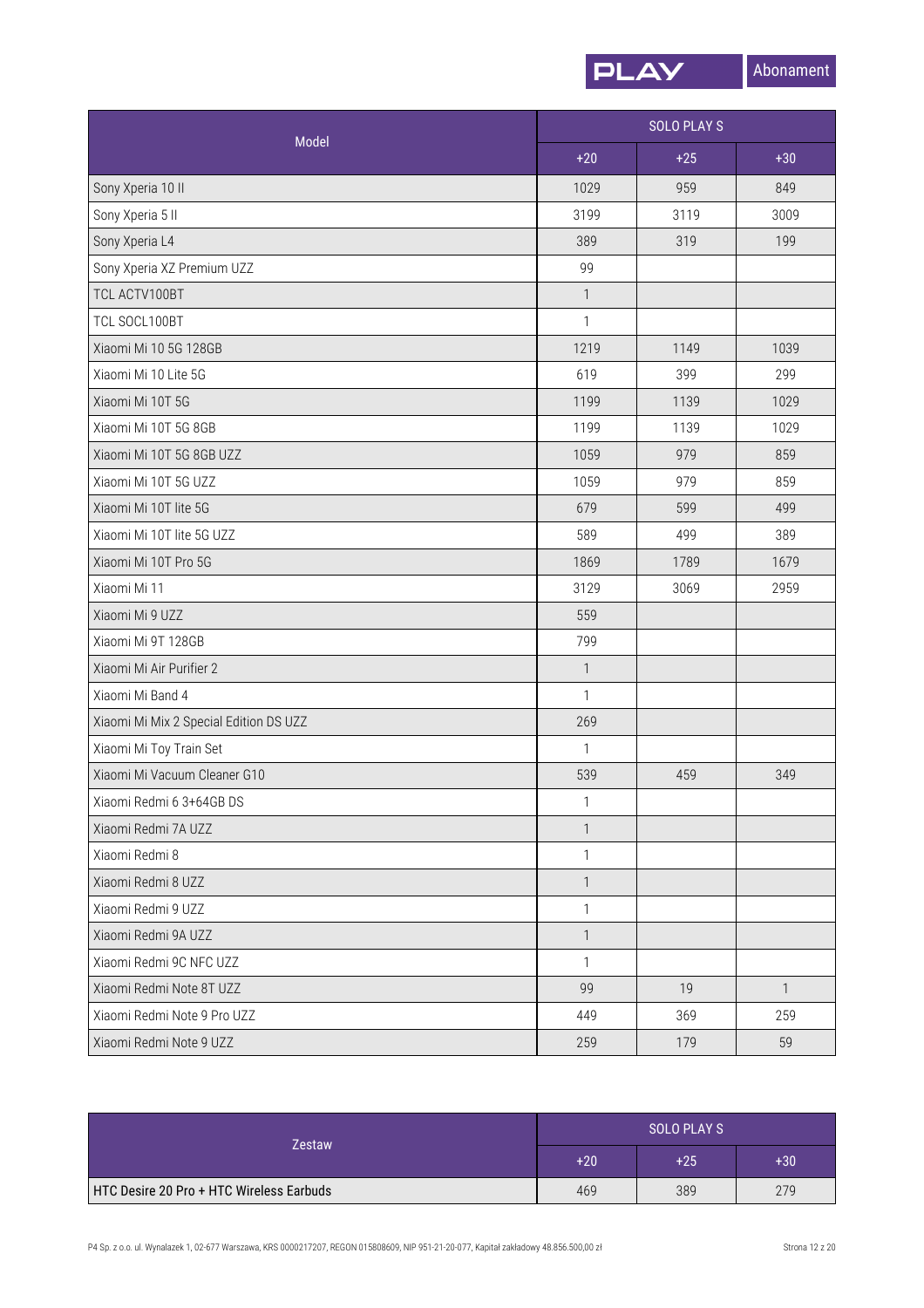

| Zestaw                                      |         | <b>SOLO PLAYS</b> |         |
|---------------------------------------------|---------|-------------------|---------|
|                                             | $+20$   | $+25$             | $+30$   |
| HTC Desire 20 Pro                           | 387,70  | 321,57            | 230,64  |
| <b>HTC Wireless Earbuds</b>                 | 81,30   | 67,43             | 48,36   |
| Huawei P smart 2021 NFC + Huawei Watch GT 2 | 499     | 419               | 299     |
| Huawei P smart 2021 NFC                     | 249,50  | 209,50            | 149,50  |
| Huawei Watch GT 2                           | 249,50  | 209,50            | 149,50  |
| Huawei P40 lite + Huawei Band 4 Pro         | 439     | 359               | 249     |
| Huawei P40 lite                             | 341,72  | 279,44            | 193,82  |
| Huawei Band 4 Pro                           | 97,28   | 79,56             | 55,18   |
| Huawei P40 Pro + Huawei Watch GT 2          | 3029    | 2949              | 2839    |
| Huawei P40 Pro                              | 2586,25 | 2517,95           | 2424,03 |
| Huawei Watch GT 2                           | 442,75  | 431,05            | 414,97  |
| LG K42 + LG TONE Free FN4                   | 369     | 289               | 179     |
| <b>LG K42</b>                               | 225,59  | 176,68            | 109,43  |
| <b>I G TONE Free FN4</b>                    | 143,41  | 112,32            | 69,57   |
| LG K42 + LG XBOOM Go PL7                    | 639     | 559               | 449     |
| LG K42                                      | 305,58  | 267,33            | 214,72  |
| LG XBOOM Go PL7                             | 333,42  | 291,67            | 234,28  |
| LG K42 + LG XBOOM Go PN1                    | 79      | $\mathbf{1}$      |         |
| LG K42                                      | 63,97   | 0,81              |         |
| LG XBOOM Go PN1                             | 15,03   | 0,19              |         |
| LG K52 + LG TONE Flex XL7                   | 629     | 539               | 429     |
| <b>LG K52</b>                               | 355,59  | 304,71            | 242,53  |
| LG TONE Flex XL7                            | 273,41  | 234,29            | 186,47  |
| LG K52 + LG TONE Free FN4                   | 469     | 389               | 269     |
| <b>LG K52</b>                               | 304,99  | 252,97            | 174,93  |
| LG TONE Free FN4                            | 164,01  | 136,03            | 94,07   |
| LG K52 + LG XBOOM Go PL7                    | 739     | 659               | 539     |
| <b>LG K52</b>                               | 384,30  | 342,70            | 280,30  |
| LG XBOOM Go PL7                             | 354,70  | 316,30            | 258,70  |
| LG K52 + LG XBOOM Go PN1                    | 219     | 139               | 19      |
| <b>LG K52</b>                               | 182,69  | 115,95            | 15,85   |
| LG XBOOM Go PN1                             | 36,31   | 23,05             | 3,15    |
| LG K61 + LG TONE Flex XL7                   | 739     | 659               | 549     |
| LG K61                                      | 475,22  | 423,78            | 353,04  |
| LG TONE Flex XL7                            | 263,78  | 235,22            | 195,96  |
| LG K61 + LG TONE Free FN4                   | 579     | 499               | 389     |
| LG K61                                      | 417,08  | 359,46            | 280,22  |
| LG TONE Free FN4                            | 161,92  | 139,54            | 108,78  |
| LG K61 + LG XBOOM Go PL7                    | 849     | 769               | 659     |
| LG K61                                      | 509,51  | 461,50            | 395,49  |
| LG XBOOM Go PL7                             | 339,49  | 307,50            | 263,51  |
| LG K62+ + LG XB00M Go PL7                   | 929     | 839               | 729     |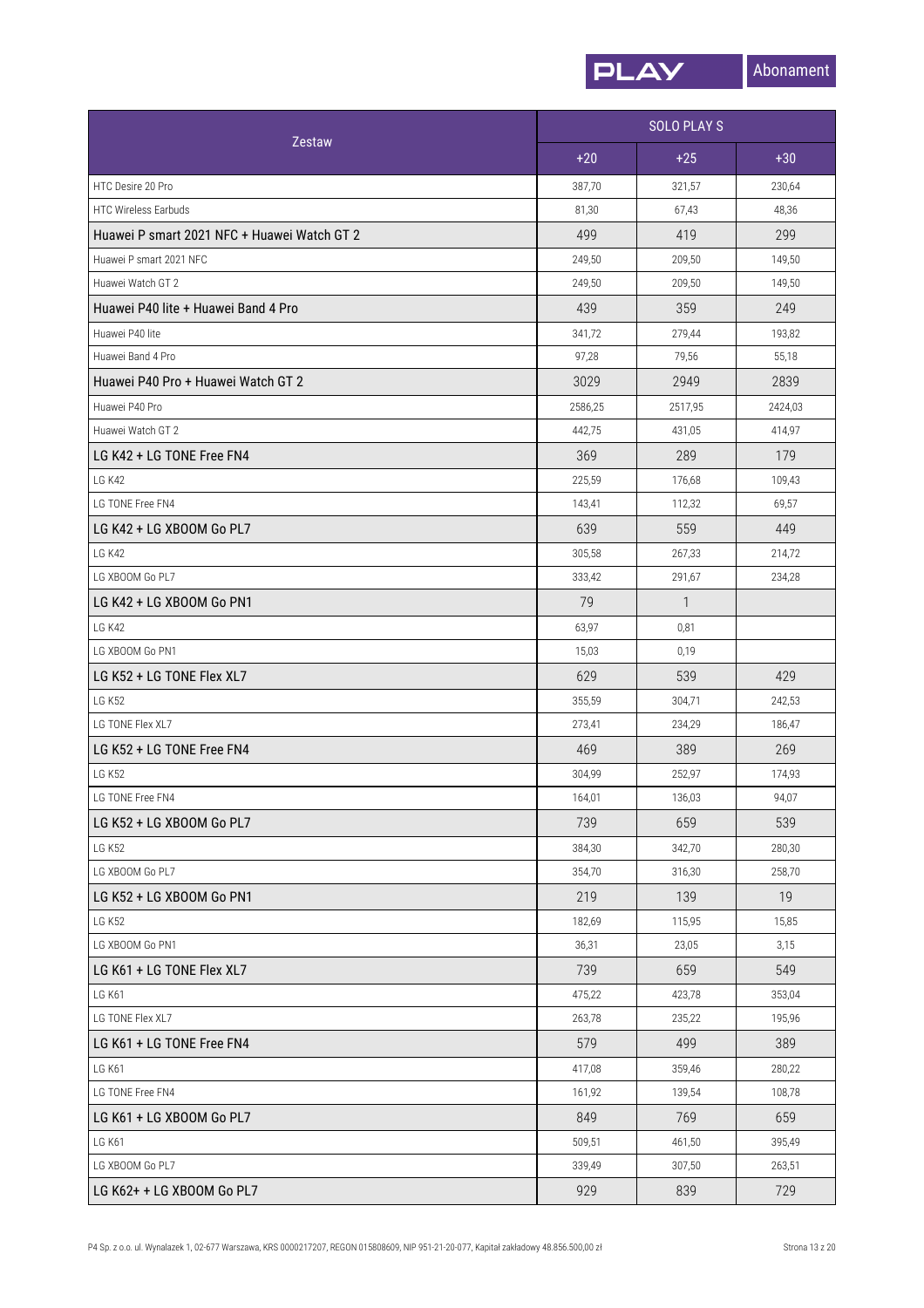

|                                                         |         | <b>SOLO PLAYS</b> |              |
|---------------------------------------------------------|---------|-------------------|--------------|
| Zestaw                                                  | $+20$   | $+25$             | $+30$        |
| LG K62+                                                 | 530,95  | 479,51            | 416,65       |
| LG XBOOM Go PL7                                         | 398,05  | 359,49            | 312,35       |
| LG K62+ + LG XBOOM Go PN1                               | 339     | 249               | 139          |
| LG K62+                                                 | 291,88  | 214,39            | 119,68       |
| LG XBOOM Go PN1                                         | 47,12   | 34,61             | 19,32        |
| LG V60 ThinQ 5G + LG TONE Flex XL7                      | 3479    |                   |              |
| LG V60 ThinQ 5G                                         | 3055,37 |                   |              |
| LG TONE Flex XL7                                        | 423,63  |                   |              |
| LG V60 ThinQ 5G + LG TONE Free FN4                      | 3319    |                   |              |
| LG V60 ThinQ 5G                                         | 3025,60 |                   |              |
| LG TONE Free FN4                                        | 293,40  |                   |              |
| LG Velvet + LG TONE Flex XL7                            | 1419    | 1329              | 1219         |
| LG Velvet                                               | 1096,85 | 1027,28           | 942,26       |
| LG TONE Flex XL7                                        | 322,15  | 301,72            | 276,74       |
| LG Velvet + LG TONE Free FN4                            | 1259    | 1179              | 1059         |
| LG Velvet                                               | 1044,45 | 978,09            | 878,54       |
| LG TONE Free FN4                                        | 214,55  | 200,91            | 180,46       |
| LG Velvet + LG XBOOM Go PL7                             | 1529    | 1449              | 1329         |
| LG Velvet                                               | 1130,45 | 1071,30           | 982,58       |
| LG XBOOM Go PL7                                         | 398,55  | 377,70            | 346,42       |
| LG Wing 5G + LG XBOOM Go PL7                            | 3029    | 2949              | 2839         |
| LG Wing 5G                                              | 2563,54 | 2495,83           | 2402,73      |
| LG XBOOM Go PL7                                         | 465,46  | 453.17            | 436,27       |
| Oppo A15s + Oppo Wireless Speaker                       | 59      | $\mathbf{1}$      |              |
| Oppo A15s                                               | 49,22   | 0,83              |              |
| Oppo Wireless Speaker                                   | 9,78    | 0,17              |              |
| Oppo A53 128GB + Oppo Wireless Speaker                  | 199     | 119               | $\mathbf{1}$ |
| Oppo A53 128GB                                          | 171,34  | 102,46            | 0,86         |
| Oppo Wireless Speaker                                   | 27,66   | 16,54             | 0,14         |
| Oppo A53 128GB + Oppo Wireless Speaker + OPPO Enco W11  | 389     |                   |              |
| Oppo A53 128GB                                          | 302,64  |                   |              |
| Oppo Wireless Speaker                                   | 48,86   |                   |              |
| Oppo Enco W11                                           | 37,50   |                   |              |
| Oppo Reno4 Lite + Oppo Wireless Speaker                 | 429     | 349               | 229          |
| Oppo Reno4 Lite                                         | 387,33  | 315,10            | 206,76       |
| Oppo Wireless Speaker                                   | 41,67   | 33,90             | 22,24        |
| Oppo Reno4 Lite + Oppo Wireless Speaker + OPPO Enco W11 | 429     |                   |              |
| Oppo Reno4 Lite                                         | 360,46  |                   |              |
| Oppo Wireless Speaker                                   | 38,78   |                   |              |
| Oppo Enco W11                                           | 29,76   |                   |              |
| Oppo Reno5 + Oppo Enco W31                              | 1499    |                   |              |
| Oppo Reno5                                              | 1309,66 |                   |              |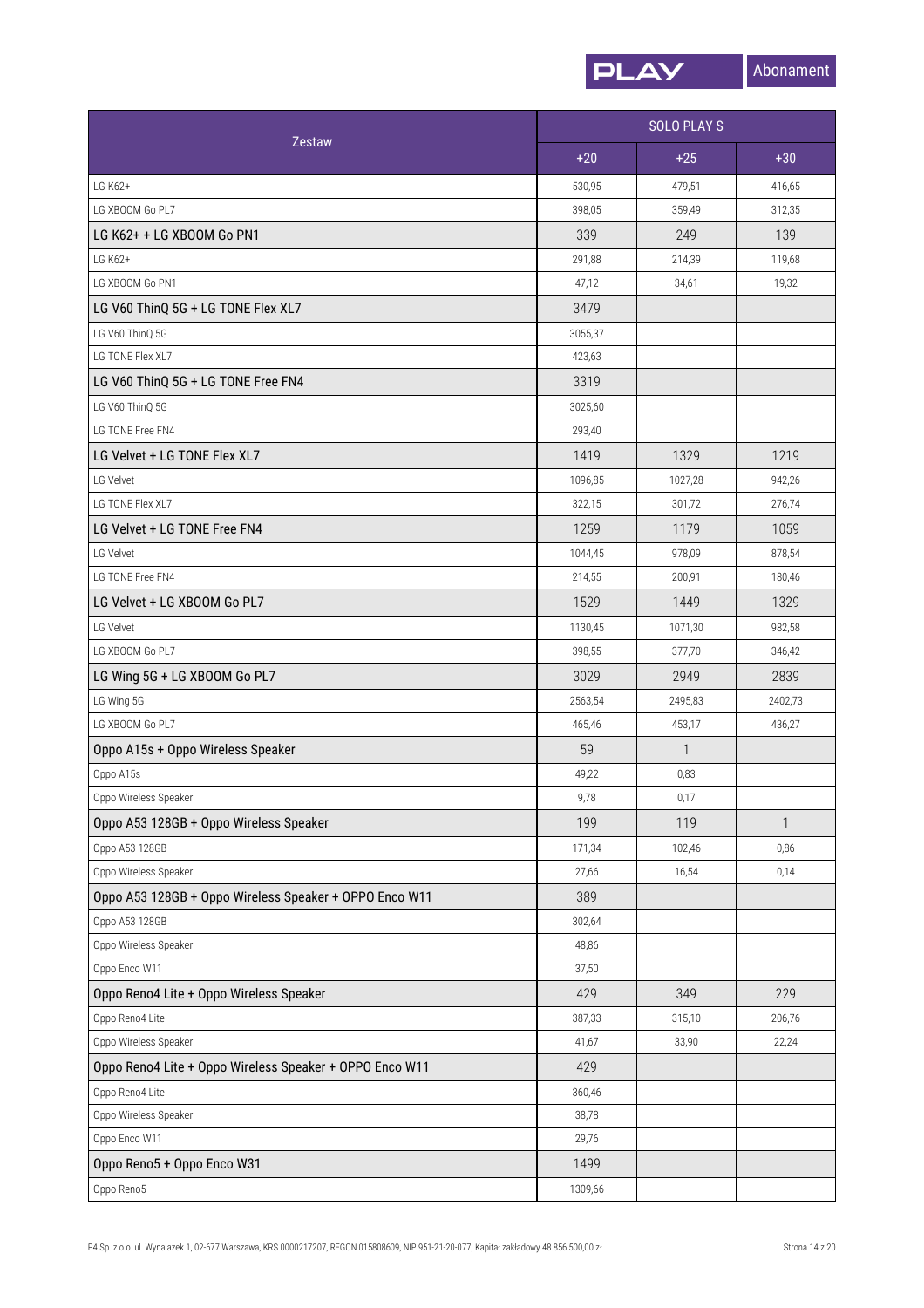

|                                                  | <b>SOLO PLAYS</b> |         |        |
|--------------------------------------------------|-------------------|---------|--------|
| <b>Zestaw</b>                                    | $+20$             | $+25$   | $+30$  |
| Oppo Enco W31                                    | 189,34            |         |        |
| Oppo Reno5 + Oppo Wireless Speaker               | 1249              | 1169    | 1049   |
| Oppo Reno5                                       | 1173,29           | 1098,13 | 985,41 |
| Oppo Wireless Speaker                            | 75,71             | 70,87   | 63,59  |
| Oppo Reno5 Lite + Oppo Band                      | 719               |         |        |
| Oppo Reno5 Lite                                  | 639,42            |         |        |
| Oppo Band                                        | 79,58             |         |        |
| Oppo Reno5 Lite + Oppo Wireless Speaker          | 719               | 639     | 529    |
| Oppo Reno5 Lite                                  | 665,32            | 591,30  | 489,51 |
| Oppo Wireless Speaker                            | 53,68             | 47,70   | 39,49  |
| Oppo Reno5 Z + Oppo Wireless Speaker             | 949               | 869     | 759    |
| Oppo Reno5 Z                                     | 878,15            | 804,13  | 702,34 |
| Oppo Wireless Speaker                            | 70,85             | 64,87   | 56,66  |
| Realme 7 Pro + Realme Band                       | 789               | 599     | 499    |
| Realme 7 Pro                                     | 731,05            | 555,01  | 462,35 |
| Realme Band                                      | 57,95             | 43,99   | 36,65  |
| Samsung Galaxy A71 + Samsung Galaxy Watch Active | 1489              |         |        |
| Samsung Galaxy A71                               | 1139,11           |         |        |
| Samsung R500N Galaxy Watch Active                | 349,89            |         |        |
| Vivo Y11s + Vivo piłka UEFA EURO 2020            | $\mathbf{1}$      |         |        |
| Vivo Y11s                                        | 0,83              |         |        |
| Vivo piłka UEFA EURO 2020                        | 0,17              |         |        |
| Vivo Y20s + Vivo piłka UEFA EURO 2020            | $\mathbf{1}$      | 1       |        |
| Vivo Y20s                                        | 0,88              | 0,88    |        |
| Vivo piłka UEFA EURO 2020                        | 0,12              | 0,12    |        |
| Vivo Y70 + Vivo piłka UEFA EURO 2020             | 399               | 349     | 229    |
| Vivo Y70                                         | 363,02            | 317,53  | 208,35 |
| Vivo piłka UEFA EURO 2020                        | 35,98             | 31,47   | 20,65  |
| Xiaomi Redmi 9 + Xiaomi Mi Band 4                | 99                |         |        |
| Xiaomi Redmi 9                                   | 86,19             |         |        |
| Xiaomi Mi Band 4                                 | 12,81             |         |        |
| Xiaomi Redmi Note 9 + Xiaomi Mi Band 4           | 469               |         |        |
| Xiaomi Redmi Note 9                              | 421,99            |         |        |
| Xiaomi Mi Band 4                                 | 47,01             |         |        |
| Xiaomi Redmi Note 9 Pro + Xiaomi Mi Band 4       | 699               |         |        |
| Xiaomi Redmi Note 9 Pro                          | 641,82            |         |        |
| Xiaomi Mi Band 4                                 | 57,18             |         |        |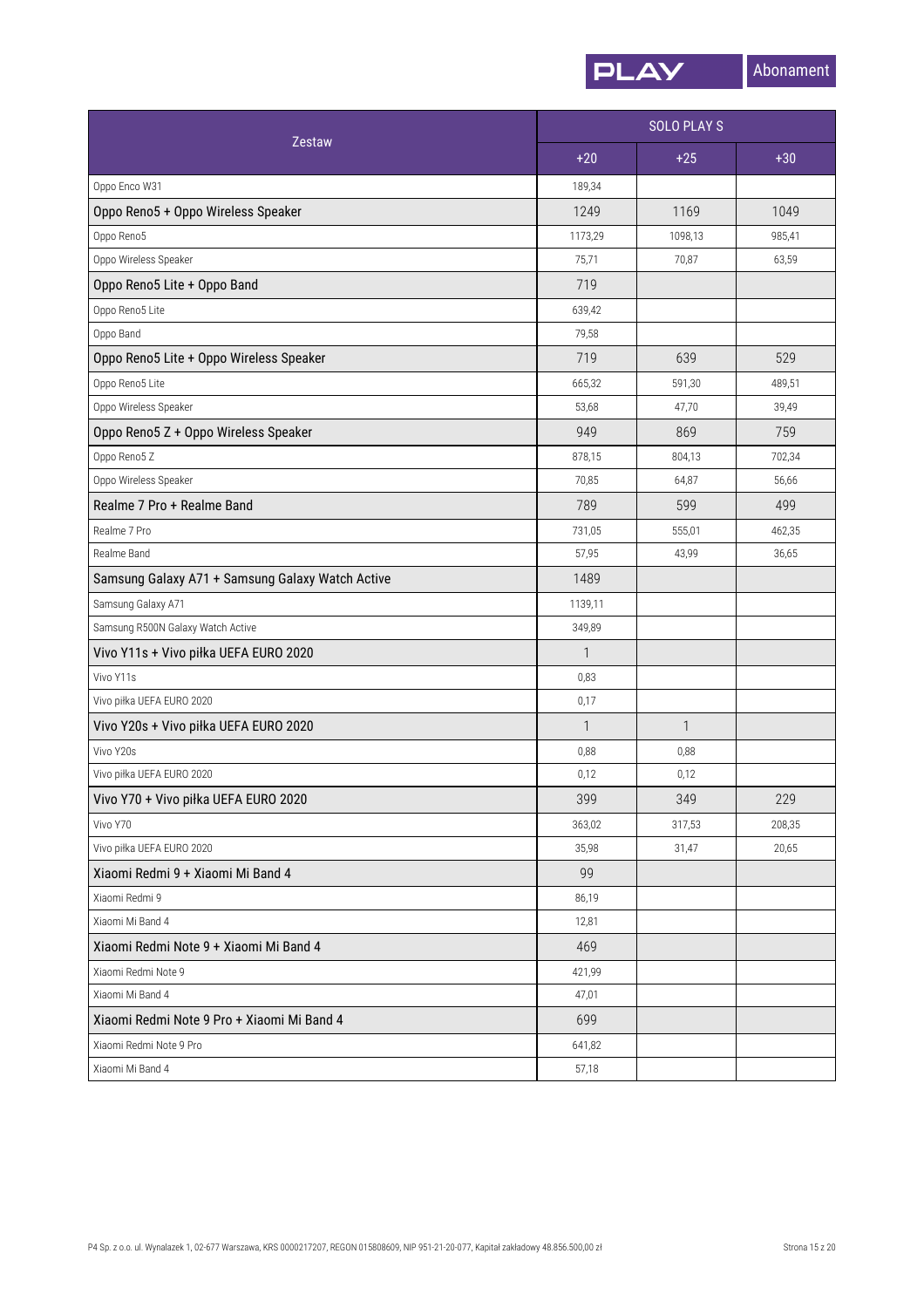

## Cennik urządzeń dostępnych na życzenie w Ofercie Solo Specjalna

Obowiązuje od dnia 29.07.2021 do wyczerpania stanów magazynowych objętych niniejszym Cennikiem lub jego odwołania.

|                                 |              | <b>SOLO PLAYS</b> |              |  |
|---------------------------------|--------------|-------------------|--------------|--|
| Model                           | $+20$        | $+25$             | $+30$        |  |
| Apple AirPods Pro               | 599          | 519               | 399          |  |
| Apple Watch SE GPS 40 mm        | 919          | 829               | 719          |  |
| Apple Watch SE GPS 44 mm        | 1069         | 999               | 889          |  |
| Apple Watch Series 6 GPS 40 mm  | 1469         | 1389              | 1269         |  |
| Apple Watch Series 6 GPS 44 mm  | 1619         | 1539              | 1429         |  |
| Epson EB-FH52                   | 2599         | 2519              | 2399         |  |
| Epson EH-TW750                  | 2089         | 1999              | 1899         |  |
| Garmin fenix 6                  | 1459         | 1379              | 1259         |  |
| Garmin fenix 6 Pro              | 1989         | 1899              | 1789         |  |
| Garmin fenix 6 Solar            | 2359         | 2269              | 2159         |  |
| Garmin fenix 6S                 | 1459         | 1379              | 1259         |  |
| Garmin fenix 6S Pro             | 1989         | 1899              | 1789         |  |
| Garmin fenix 6S Solar           | 2359         | 2269              | 2159         |  |
| Garmin fenix 6X Pro             | 2149         | 2089              | 1979         |  |
| Garmin Forerunner 245           | 499          | 429               | 299          |  |
| Garmin Forerunner 735XT         | 239          | 159               | 49           |  |
| Garmin Instinct Solar           | 949          | 869               | 749          |  |
| Garmin vivoactive 4             | 729          | 649               | 499          |  |
| Garmin vivoactive 4S            | 629          | 549               | 399          |  |
| Garmin vívofit 4                | 1            |                   |              |  |
| Hammer Explorer Pro             | 879          | 799               | 679          |  |
| Honor FlyPods Lite              | $\mathbf{1}$ |                   |              |  |
| <b>HTC Vive Cosmos</b>          | 3029         | 2969              | 2859         |  |
| Huawei Band 6                   | $\mathbf{1}$ |                   |              |  |
| Huawei FreeBuds 4i              | $\mathbf{1}$ |                   |              |  |
| Huawei FreeBuds Pro             | 259          | 189               | 79           |  |
| Huawei Watch 3 Active           | 1059         | 979               | 869          |  |
| Huawei Watch 3 Pro Classic      | 1319         | 1229              | 1119         |  |
| Huawei Watch GT + Mate 20 Lite  | 409          |                   |              |  |
| Huawei Watch GT 2 42 mm Classic | 99           | 29                | $\mathbf{1}$ |  |
| Huawei Watch GT 2 42 mm Elegant | 399          | 299               | 99           |  |
| Huawei Watch GT 2 Pro           | 639          | 559               | 439          |  |
| JBL by HARMAN CHARGE 4 wyc      | 69           |                   |              |  |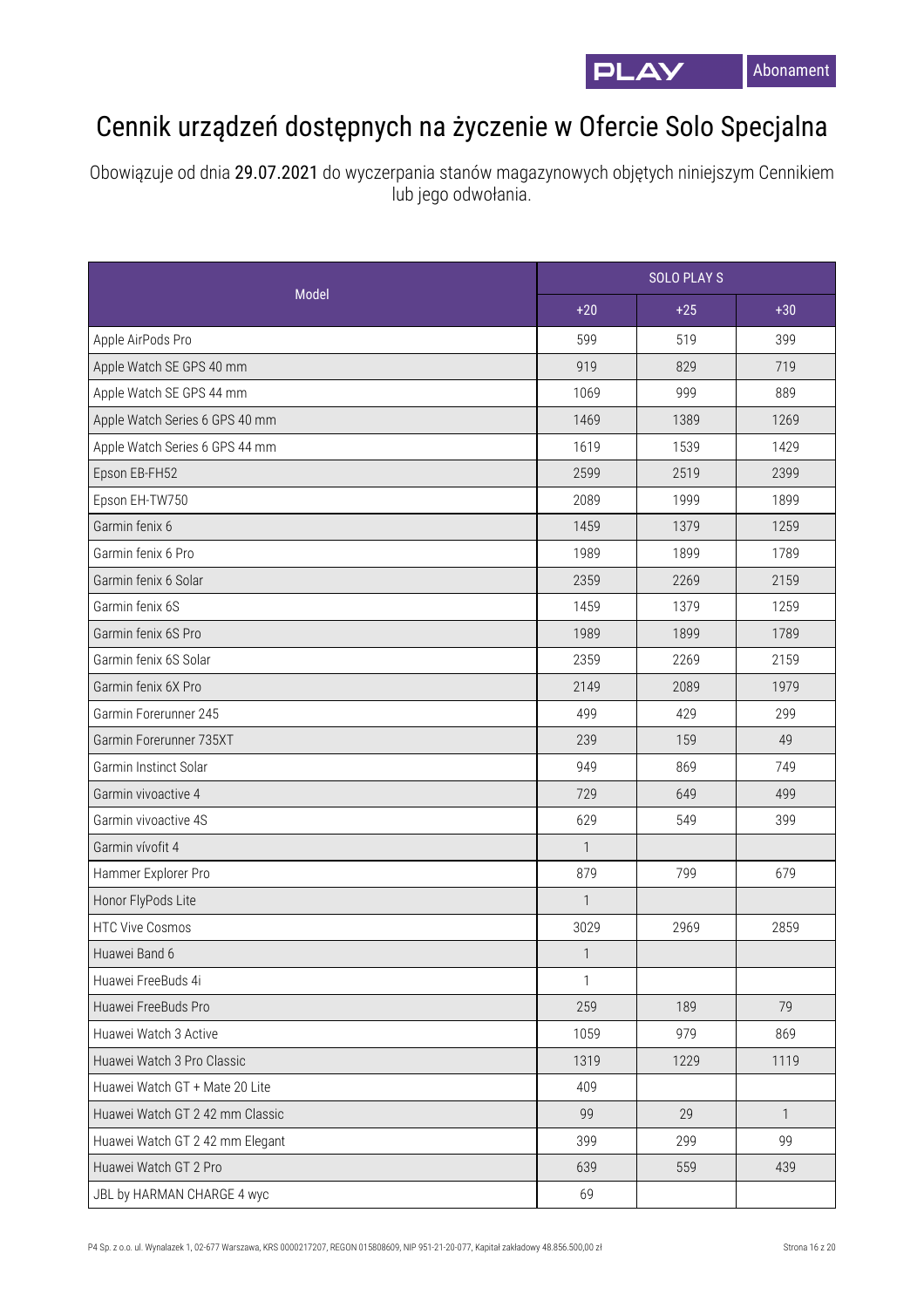

|                                                                   | <b>SOLO PLAY S</b> |                |              |
|-------------------------------------------------------------------|--------------------|----------------|--------------|
| Model                                                             | $+20$              | $+25$          | $+30$        |
| JBL by HARMAN Live 300 TWS                                        | $\mathbf{1}$       |                |              |
| JBL by HARMAN T115BT                                              | $\mathbf{1}$       |                |              |
| <b>JBL LINK PORTABLE</b>                                          | 29                 |                |              |
| Laptop Huawei Matebook 14                                         | 3019               |                |              |
| Laptop Lenovo Legion Y540-15 + router E5576                       | 2909               |                |              |
| LG 49UN711C                                                       | 1429               | 1339           | 1229         |
| Marshall Kilburn                                                  | $\mathbf{1}$       |                |              |
| MaxCom MK281                                                      | $\mathbf{1}$       |                |              |
| MaxCom MM29D HS                                                   | $\mathbf{1}$       |                |              |
| MaxCom MM917 Strong                                               | 1                  |                |              |
| Motorola Razr 5G                                                  | 4389               | 4309           | 4189         |
| Navitel R600                                                      | $\mathbf{1}$       |                |              |
| OnePlus 8T                                                        | 2339               | 2259           | 2149         |
| OnePlus 9                                                         | 2799               | 2719           | 2609         |
| OnePlus 9 Pro 256GB                                               | 3989               | 3899           | 3789         |
| OnePlus Nord N10 5G                                               | 769                | 689            | 569          |
| OnePlus Nord N100                                                 | 199                | 119            | $\mathbf{1}$ |
| Oppo Watch 41 mm                                                  | 269                | 259            | 149          |
| Oppo Watch 46 mm                                                  | 469                | 459            | 299          |
| Samsung Galaxy A52 5G                                             | 1189               | 1099           | 999          |
| Samsung Galaxy S21 Ultra                                          | 4529               | 4439           | 4329         |
| Samsung Galaxy S21+ 256GB                                         | 3999               | 3919           | 3799         |
| Samsung Galaxy Watch 3 41mm                                       | 829                | 749            | 629          |
| Samsung Galaxy Watch 3 45mm                                       | 829                | 749            | 629          |
| Samsung Galaxy Watch Active2 40 mm                                | 629                | 549            | 429          |
| Samsung R210N Gear 360 (2017) + J530F Galaxy J5 (2017) DS         | $\mathbf{1}$       |                |              |
| Sony PlayStation 4 Pro 1TB                                        | 1379               | 1299           | 1199         |
| Tablet Huawei MatePad T10S 2/32GB                                 | 259                |                |              |
| Tablet Huawei MatePad T10S 2/32GB + Waga Huawei Smart Scale AH100 | 339                |                |              |
| Tablet Huawei MediaPad T5 10 LTE 3/32GB                           | 269                |                |              |
| <b>TCL 43P615</b>                                                 | 999                | 919            | 799          |
| <b>TCL 50P615</b>                                                 | 1379               | 1289           | 1179         |
| <b>TCL 55P615</b>                                                 | 1599               | 1529           | 1419         |
| TCL TKJ400F                                                       | 339                | 439            | 319          |
| <b>TCL TS6110</b>                                                 | 99                 | $\overline{1}$ |              |
| <b>TCL TS8111</b>                                                 | 289                | 209            | 89           |
| Vivo TWS Neo                                                      | 29                 | $\mathbf{1}$   |              |
| Vivo X51 5G                                                       | 2349               | 2289           | 2179         |
| Vivo X60 Pro 5G                                                   | 2999               | 2919           | 2809         |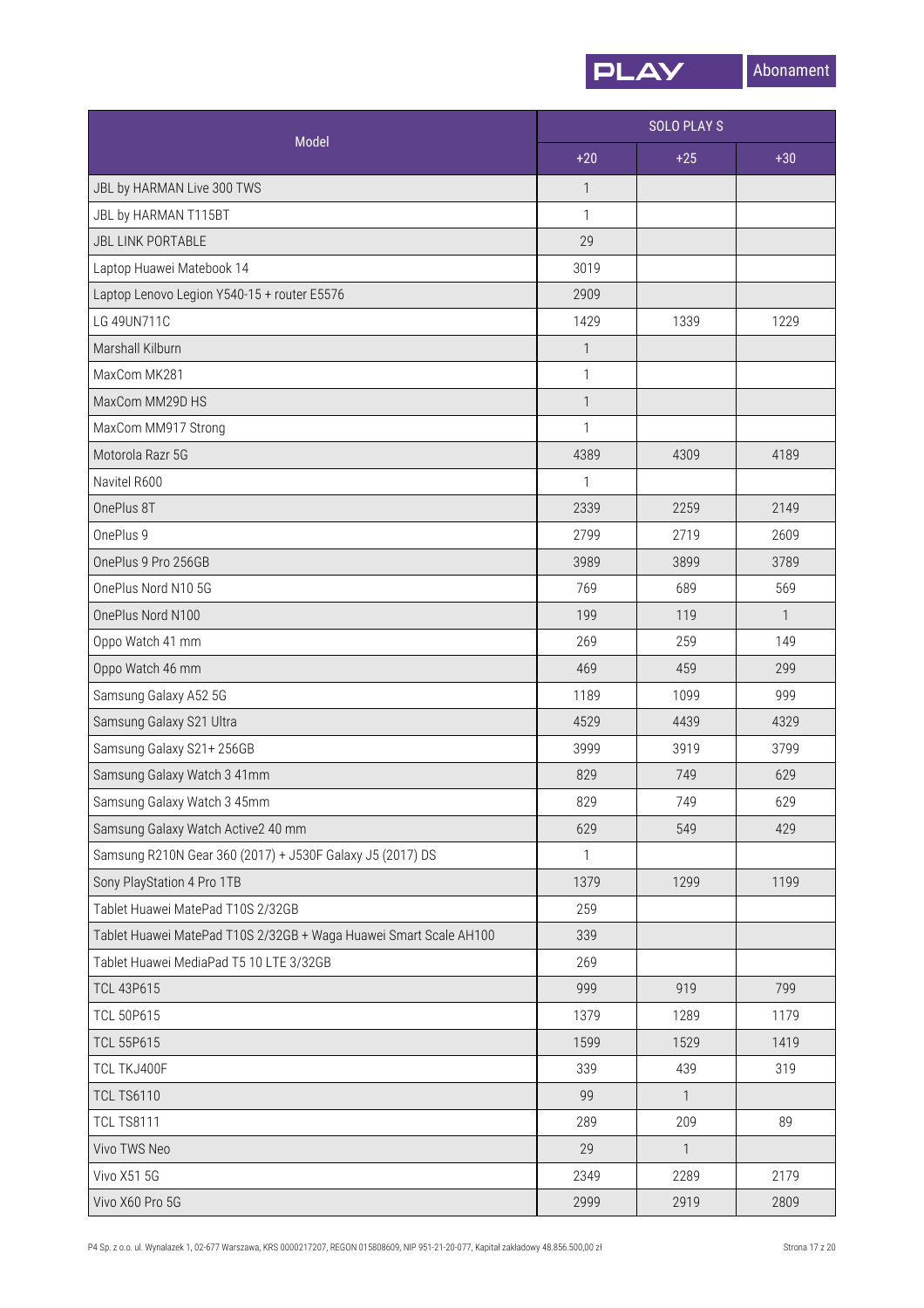

|                                      |              | <b>SOLO PLAYS</b> |       |  |
|--------------------------------------|--------------|-------------------|-------|--|
| Model                                | $+20$        | $+25$             | $+30$ |  |
| Xbox Series X 1TB                    | 1839         | 1749              | 1639  |  |
| Xiaomi Amazfit Bip                   | $\mathbf{1}$ |                   |       |  |
| Xiaomi Mi 11 Ultra 5G                | 5279         | 5199              | 5089  |  |
| Xiaomi Mi Air Purifier 2s            | 69           |                   |       |  |
| Xiaomi Mi Air Purifier 3H            | 119          | 99                | 1     |  |
| Xiaomi Mi Air Purifier Pro H         | 619          | 539               | 429   |  |
| Xiaomi Mi Body Composition Scale 2   | 1            |                   |       |  |
| Xiaomi Mi Box S 4K                   | $\mathbf{1}$ |                   |       |  |
| Xiaomi Mi Electric Scooter           | 1179         | 1089              | 979   |  |
| Xiaomi Mi Electric Scooter 1S        | 1299         | 1219              | 1099  |  |
| Xiaomi Mi Electric Scooter Pro 2     | 1749         | 1669              | 1559  |  |
| Xiaomi Mi Robot Vacuum Mop 1C        | 499          | 569               | 459   |  |
| Xiaomi Mi Robot Vacuum Mop Essential | 289          | 199               | 99    |  |
| Xiaomi Mi Robot Vacuum Mop Pro       | 929          | 849               | 729   |  |
| Xiaomi Mi Sports Bluetooth Earphones | 1            |                   |       |  |
| Xiaomi Mi True Wireless Earphones 2  | $\mathbf{1}$ |                   |       |  |
| Xiaomi Mi True Wireless Earphones 2S | $\mathbf{1}$ |                   |       |  |
| Xiaomi Mi Watch                      | 39           |                   |       |  |

| Zestaw                                           |         | <b>SOLO PLAYS</b> |         |  |  |
|--------------------------------------------------|---------|-------------------|---------|--|--|
|                                                  | $+20$   | $+25$             | $+30$   |  |  |
| Hammer Explorer Pro + Hammer Smart Watch         | 1069    | 989               | 879     |  |  |
| Hammer Explorer Pro                              | 895,31  | 828.31            | 736,18  |  |  |
| Hammer Smart Watch                               | 173.69  | 160.69            | 142,82  |  |  |
| Huawei Mate 40 Pro 5G + Huawei Freebuds Pro      | 4289    | 4199              | 4099    |  |  |
| Huawei Mate 40 Pro 5G                            | 3676,77 | 3599,62           | 3513,89 |  |  |
| Huawei FreeBuds Pro                              | 612.23  | 599.38            | 585.11  |  |  |
| Huawei P40 Pro + Huawei Watch GT 2 42 mm Elegant | 2619    | 2569              | 2459    |  |  |
| Huawei P40 Pro                                   | 2132,13 | 2091,42           | 2001,87 |  |  |
| Huawei Watch GT 2 42 mm Elegant                  | 486,87  | 477.58            | 457.13  |  |  |
| Huawei Watch 3 Active + Huawei FreeBuds 4i       | 1059    | 979               | 869     |  |  |
| Huawei Watch 3 Active                            | 900,52  | 832,49            | 738,95  |  |  |
| Huawei FreeBuds 4i                               | 158,48  | 146,51            | 130,05  |  |  |
| Huawei Watch 3 Pro Classic + Huawei FreeBuds Pro | 1319    | 1229              | 1119    |  |  |
| Huawei Watch 3 Pro Classic                       | 909,83  | 847,75            | 771,87  |  |  |
| Huawei FreeBuds Pro                              | 409,17  | 381,25            | 347,13  |  |  |
| iPhone 11 128GB + Apple AirPods Pro              | 3679    | 3589              | 3479    |  |  |
| iPhone 11 128GB                                  | 2780,11 | 2712,10           | 2628.97 |  |  |
| Apple AirPods Pro                                | 898.89  | 876.90            | 850.03  |  |  |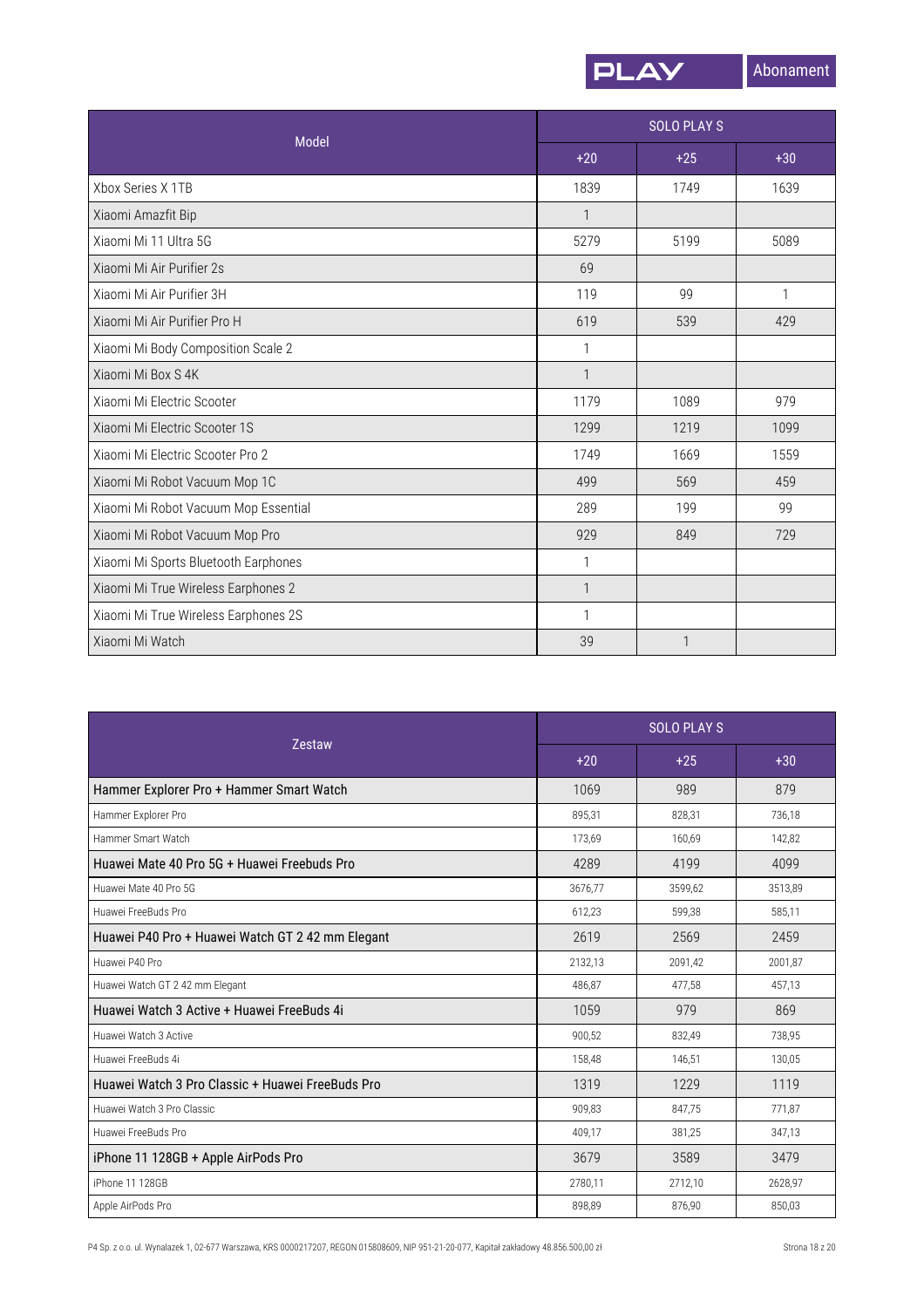

|                                                   |         | <b>SOLO PLAYS</b> |         |
|---------------------------------------------------|---------|-------------------|---------|
| <b>Zestaw</b>                                     | $+20$   | $+25$             | $+30$   |
| iPhone 11 64GB + Apple AirPods Pro                | 3499    | 3419              | 3299    |
| iPhone 11 64GB                                    | 2582,99 | 2523,94           | 2435,35 |
| Apple AirPods Pro                                 | 916,01  | 895,06            | 863,65  |
| iPhone 12 128GB + Apple AirPods Pro               | 4679    | 4599              | 4489    |
| iPhone 12 128GB                                   | 3735,13 | 3671,26           | 3583,45 |
| Apple AirPods Pro                                 | 943,87  | 927,74            | 905,55  |
| iPhone 12 64GB + Apple AirPods Pro                | 4439    | 4359              | 4239    |
| iPhone 12 64GB                                    | 3482,06 | 3419,31           | 3325,18 |
| Apple AirPods Pro                                 | 956,94  | 939,69            | 913,82  |
| iPhone 12 mini 128GB + Apple AirPods Pro          | 3959    | 3869              | 3759    |
| iPhone 12 mini 128GB                              | 3052,18 | 2982,79           | 2897,99 |
| Apple AirPods Pro                                 | 906,82  | 886,21            | 861,01  |
| iPhone 12 mini 128GB + Apple Watch SE GPS 40 mm   | 4269    | 4179              | 4069    |
| iPhone 12 mini 128GB                              | 3159,47 | 3092,86           | 3011,45 |
| Apple Watch SE GPS 40 mm                          | 1109,53 | 1086,14           | 1057,55 |
| iPhone 12 mini 128GB + Apple Watch SE GPS 44 mm   | 4419    | 4339              | 4219    |
| iPhone 12 mini 128GB                              | 3175,19 | 3117,71           | 3031,48 |
| Apple Watch SE GPS 44 mm                          | 1243,81 | 1221,29           | 1187,52 |
| iPhone 12 mini 64 GB + Apple Watch SE GPS 40 mm   | 4019    | 3939              | 3829    |
| iPhone 12 mini 64GB                               | 2930,90 | 2872,56           | 2792,34 |
| Apple Watch SE GPS 40 mm                          | 1088,10 | 1066,44           | 1036,66 |
| iPhone 12 mini 64GB + Apple AirPods Pro           | 3709    | 3629              | 3519    |
| iPhone 12 mini 64GB                               | 2822,49 | 2761,61           | 2677,90 |
| Apple AirPods Pro                                 | 886,51  | 867,39            | 841,10  |
| iPhone 12 mini 64GB + Apple Watch SE GPS 44 mm    | 4179    | 4089              | 3979    |
| iPhone 12 mini 64GB                               | 2955,20 | 2891.55           | 2813,77 |
| Apple Watch SE GPS 44 mm                          | 1223,80 | 1197,45           | 1165,23 |
| iPhone SE (2020) 128GB + Apple AirPods Pro        | 2879    | 2789              | 2679    |
| iPhone SE (2020) 128GB                            | 1961,36 | 1900,05           | 1825,11 |
| Apple AirPods Pro                                 | 917,64  | 888,95            | 853,89  |
| iPhone SE (2020) 128GB + Apple Watch SE GPS 40 mm | 3169    | 3089              | 2979    |
| iPhone SE (2020) 128GB                            | 2040,56 | 1989,05           | 1918,22 |
| Apple Watch SE GPS 40 mm                          | 1128,44 | 1099,95           | 1060,78 |
| iPhone SE (2020) 128GB + Apple Watch SE GPS 44 mm | 3319    | 3239              | 3119    |
| iPhone SE (2020) 128GB                            | 2052,75 | 2003,27           | 1929,05 |
| Apple Watch SE GPS 44 mm                          | 1266,25 | 1235,73           | 1189,95 |
| iPhone SE (2020) 64GB + Apple AirPods Pro         | 2639    | 2559              | 2449    |
| iPhone SE (2020) 64GB                             | 1732,10 | 1679,59           | 1607,40 |
| Apple AirPods Pro                                 | 906,90  | 879,41            | 841,60  |
| iPhone SE (2020) 64GB + Apple Watch SE GPS 40 mm  | 2939    | 2859              | 2739    |
| iPhone SE (2020) 64GB                             | 1815,47 | 1766,05           | 1691,92 |
| Apple Watch SE GPS 40 mm                          | 1123,53 | 1092,95           | 1047,08 |